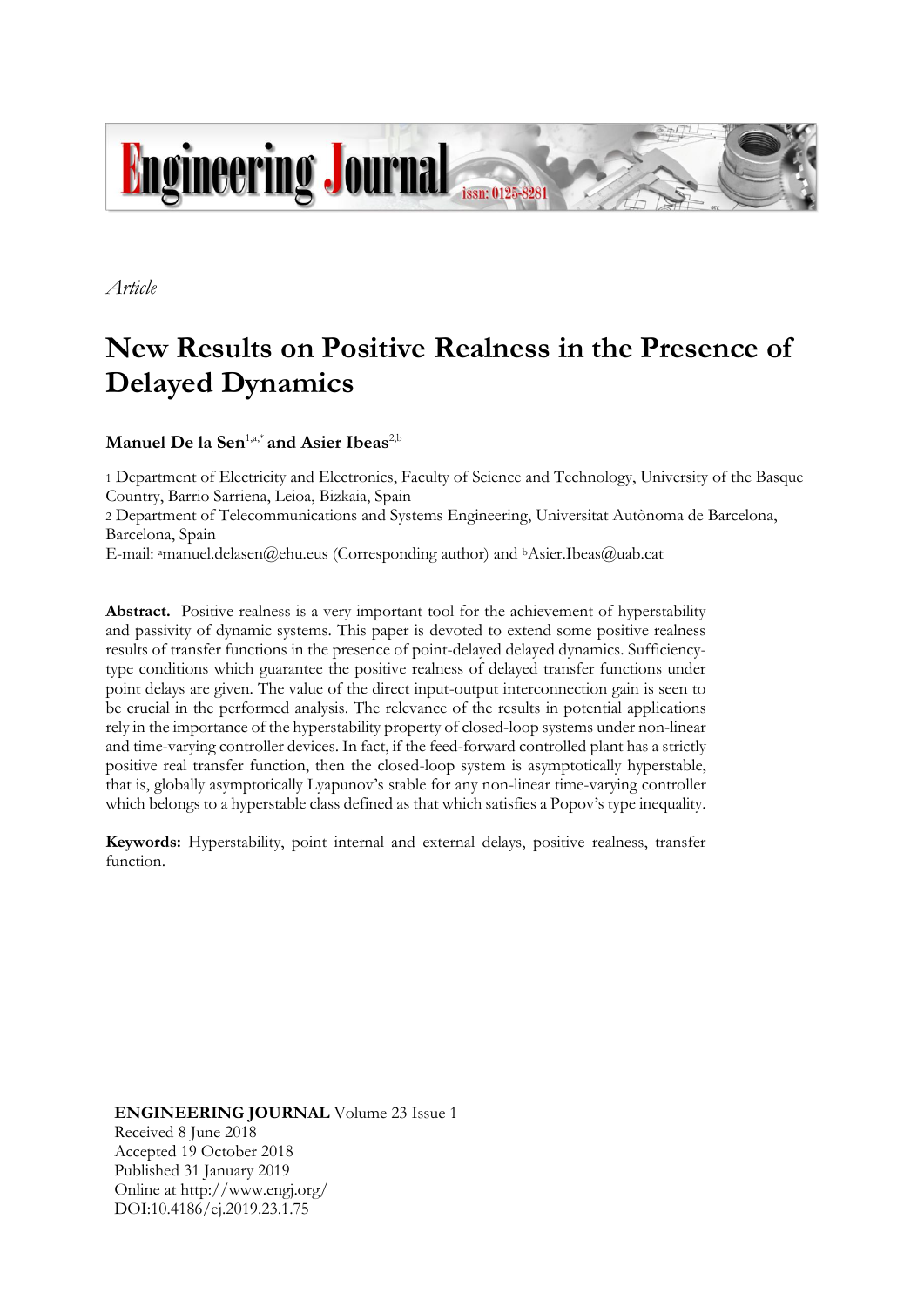## **1. Introduction**

It is well- known in the background literature the key role of the positive realness properties in certain extended stability results like hyperstability and passivity. Intuitively speaking, positive realness of a dynamic system in the feed-forward loop of a closed-loop configuration of a control system guarantees that its input-output energy is non- negative for all time. This fact allows the closed-loop stabilization of controlled systems under very wide classes of non-linear time-varying controllers satisfying Popov's type time-integral inequalities provided that the feed-forward loops are given by positive real transfer functions. Such a property is usually known as the closed-loop hyperstability property, that is, the global stability of the closed-loop system for all the class of controllers satisfying such Popov's-type inequalities, [1-8]. It is of interest to investigate how such properties are kept in the presence of point delays in the feed-forward loops or, in other words, in the case when the feed-forward transfer function is subject to point delays.

This paper presents some new positive realness results for transfer functions in the presence of dynamics involving point delays. Such delays become of inherent and relevant importance in modeling many real-life processes of biological, medical, motion or diffusion characteristics (see, for instance, [9–12]. A main motivation of the study in inspired in the relevance of stability and absolute stability in the study of dynamic systems used as models in problems of Mechanical Engineering, Electrical Engineering, Electric Circuitry and Automation (see, for instance, [9], [11], [13, 14] and references therein) and the fact that hyperstability is a generalized concept of absolute stability to the case when the nonlinear control device can be, in general, timevarying rather than just static while the dynamics is subject to delays. Other references related to stability, hyperstability and positive realness with some applications can be found in [8, 15–20]. The approach which is used through the paper to deal with the positive realness of time-delay systems relies on the properties of the transfer functions rather than in those of the state-space descriptions as, for instance, in [21-22] and references therein. It is illustrated that positive realness of a delay-free transfer function can be lost in the presence of delays and that the delays are not favoring the achievement of the positive realness of a transfer function related to the delay-free case. These features are examined in Section 2 together with the description of known properties of delay-free transfer functions as well as the statements and proofs of some more related properties concerning the presence of delays. It is seen, in particular, that, if the real positivity in the delay-free case is not strict, then the property is easily lost in the presence of delays. Section 3 gives some results and proofs on positive realness for the case when the transfer function is composed of a parallel time-delay free one with another one which is stable and subject to an external delay. Such a delay is physically associated to be present in either the input or the output of the dynamic system described by the second block of such a composed transfer function as it is common in certain physical systems like war/peace models, sunflower equation, signal transmission etc. . That section also includes other more powerful main results for the case when the transfer function is described by a quotient of quasi-polynomials composed of additive delay-free and delayed terms. That further description is, in particular, useful to describe the case of internal (i.e. in the state) delays. Finally, Section 3 includes also a further result by considering the case of a combined presence of internal and external delays, that is, in the state components and the input and/or output. Some numerical simulations are presented and discussed in Section 4 where some frequency responses and related Nyquist plots are given for transfer functions subject to internal and external point delays. The corresponding time responses under unity step inputs are also given. The applicability to control problems as well as a physical example which is based on a proposed electric circuit subject to a delay are given and discussed in section 6. Finally, conclusions end the paper.

# **2. Extended Positive Realness Results**

Some useful definitions about positive realness to be used later on follow:

**Definition 1.** A function  $G(s)$  of the complex variable  $s = \sigma + i\omega$ , where  $i = \sqrt{-1}$  is the complex imaginary unit, is positive real  $(G \in \{PR\})$  if  $G(\sigma)$  is real, i.e. if  $G(Re\ s) = Re\ G(Re\ s))$  and  $Re\ G(s) \ge 0$  for all  $Re\ s > 0$ .

**Definition 2.**  $G \in \{PR\}$  is strictly positive real  $(G \in \{SPR\})$  if  $G_{\varepsilon} \in \{PR\}$  for some real  $\varepsilon > 0$  where  $G_{\varepsilon}(s) = G(s - \varepsilon); \ \forall s \in \mathbb{C}.$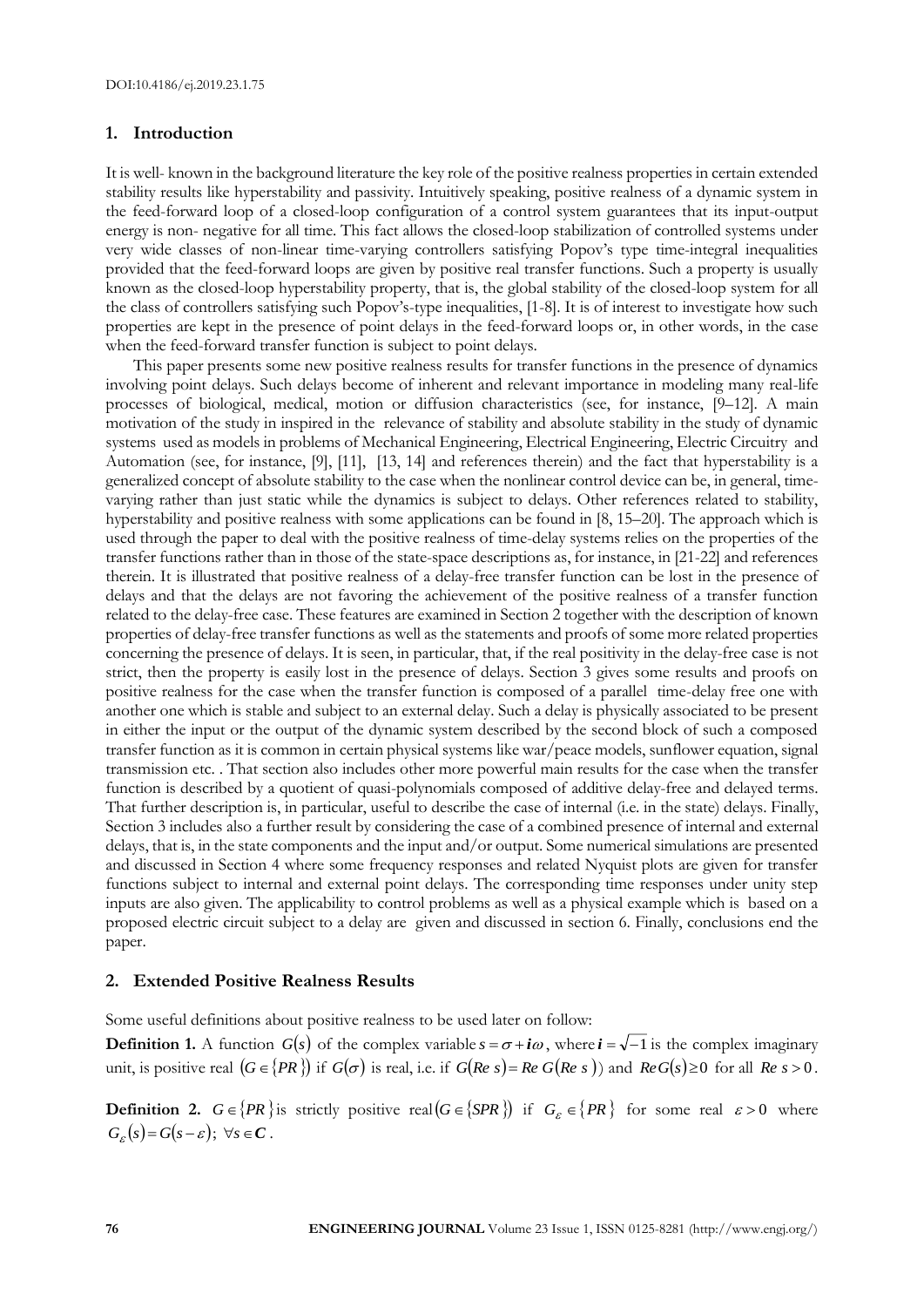**Definition 3.**  $G \in \{PR\}$  is strictly positive real in the particular case  $(G \in \{SPR_0\})$  if it is of the form  $G(s) = s^{-1}G'(s)$ .

**Definition 4.**  $G \in \{SPR \}$  is strongly strictly positive real  $(G \in \{SSPR \})$  if  $\lim_{Re \ s \to +\infty} Re \ G(s) > 0$ *lim Re G*(*s*  $\lim_{Re \ s \to +\infty}$  *Re*  $G(s) > 0$ .

**Observation 1:** Note that

 $G \in \{SSPR\} \Rightarrow G \in \{SPR\} \Rightarrow G \in \{PR\}$  but the reverse implications are not true, in general.

 The following results emphasizes two facts, namely, a) the positive realness of a free-delay transfer function can be lost in the presence of delays; b) the positive realness of a delayed transfer function is not necessarily achieved with the incorporation of delays.

**Proposition 1.** Assume that  $G \in \{PR\}$  and  $\Delta_G \neq \emptyset$  where

 $A_G = \left\{ \omega \in \mathbf{R}_{0+} : Im \; G(i\omega) < - \right\}$  *Re*  $G(i\omega) | \text{ctg}(h\omega) \right\}$ . Then  $G(s)e^{-hs} \notin \{PR\}$ .

**Proof:** Note that

 $Re\,\, G(i\,\omega)e^{-i\,h\omega} = Re\,\, G(i\,\omega)cos\,(h\omega) + Im\,\, G(i\,\omega)\,sin(h\omega) = |Re\,\, G(i\,\omega)|\cos\,(h\omega) + Im\,\, G(i\,\omega)\,sin(h\omega) < 0$ for some  $\omega \in \mathbf{R}_{0+}$  if  $Im G(i\omega) < -|Re G(i\omega)| \cos(h\omega)$ .

**Proposition 2.** Assume that  $G \notin \{PR\}$  and  $\overrightarrow{A}_G \neq \emptyset$  where  $\overrightarrow{A}_G = \{ \omega \in \mathbf{R}_{0+} : Im \ G(i\omega) < | \text{Re } G(i\omega) | \text{ctg } h\omega \}.$ Then  $G(s)e^{-hs} \notin \{PR\}$ .

**Proof:** Note that, since  $G \notin \{PR\}$ , there is  $\omega \in \mathbb{R}_{0+}$  such that  $Re \ G(i \ \omega)e^{-i \ h \omega} = -|Re \ G(i \ \omega)|\cos(\hbar \omega) + Im \ G(i \ \omega)\sin(\hbar \omega) < 0$ for some  $\omega \in \mathbf{R}_{0+}$  if  $Im G(i\omega) < |Re G(i\omega)| ctg(h\omega)$ .

**Example 1**. Take  $G(s)=1/s$  which is positive real. Then,  $Re\left(\frac{e^{-ih\omega}}{i\omega}\right)=-\frac{sin(h\omega)}{\omega}<0$ J J  $\setminus$ I I  $\overline{\mathcal{L}}$  $\int e^{-}$  $\omega$  $\omega$  $\omega$  $Re\left(\frac{e^{-\ln\omega}}{h}\right)=-\frac{\sin(h)}{h}$ *h i i* if  $\omega \in \left(\frac{0}{h}, \frac{\pi}{h}\right)$ |  $\left(\frac{0}{\cdot}, \frac{\pi}{\cdot}\right)$ l  $\in \left(\frac{0}{h}, \frac{\pi}{h}\right)$  $\omega \in \left(\frac{0}{\tau}, \frac{\pi}{\tau}\right)$ . Thus,

 $G(s)e^{-hs} \notin \{PR\}$  for any given delay  $h > 0$ .

**Example 2**. Take  $G(s) = -1/s$  which is not positive real. Then,  $Re\left(-\frac{e^{-ih\omega}}{i\omega}\right) = \frac{sin(h\omega)}{\omega} < 0$  $\overline{\phantom{a}}$ J  $\left( \right)$ I I  $\setminus$ ſ  $\overline{a}$  $\overline{a}$  $\omega$  $\omega$  $\omega$  $Re\left(-\frac{e^{-ih\omega}}{h}\right)=\frac{\sin(h\omega)}{h}$ *h i i* if  $\omega \in \left(\frac{\pi}{h}, \frac{2\pi}{h}\right)$ I  $\left(\frac{\pi}{\pi},\frac{2\pi}{\pi}\right)$ l  $\epsilon \left( \frac{\pi}{h}, \frac{2n}{h} \right)$  $\omega \in \left(\frac{\pi}{l},\frac{2\pi}{l}\right)$ .

Thus,  $G(s)e^{-hs} \notin \{PR\}$  for any given delay  $h > 0$ .

**Example 3**. Take  $G(s) = \frac{s+a}{s+b}$  $G(s) = \frac{s+a}{s+b}$  $=\frac{s+a}{l}$  which is strongly strictly positive real if  $min(a,b) > 0$ . Then,  $(G(i\omega)e^{-ih\omega}) = \frac{(ab + \omega^2)\cos(h\omega) + (b - a)\omega\sin(h\omega)}{2 + 1^2} < 0$ 2  $\,<$  $^+$  $\left(\frac{ab + \omega^2}{\omega^2 + b^2}\right) = \frac{(ab + \omega^2)(\cos(h\omega) + (b - \omega^2)}{a^2 + b^2}$  $Re\left(G(i\omega)e^{-ih\omega}\right) = \frac{\left(ab+\omega^2\right)\cos\left(h\omega\right)+\left(b-a\right)\omega\sin(h\omega)}{a^2+h^2} < 0$  if  $\omega = \frac{2n}{h}$  $\omega = \frac{2n\pi}{I}$  for any positive integer *n*. Thus,

 $G(s)e^{-hs} \notin \{PR\}$  for any given delay  $h > 0$ .

#### **Properties of positive real functions.**

- *1.* If  $G \in \{PR\}$  then it is analytic in the open right half-plane.
- 2. If  $G(s)$  is rational then  $G(Re s) = Re G(Re s)$  if the coefficients of its numerator and denominator polynomials are all real.
- 3. If  $G \in \{PR\}$  with poles on the imaginary axis then they must be distinct and have positive residues.
- *4.* If  $G \in \{SPR\}$  then it is analytic in the closed right-half-plane (except for the case when  $G \in \{SPR_0\}$ ), that it,  $G \in H_{\infty}$  so that if it is rational and proper then  $G \in RH_{\infty}$ .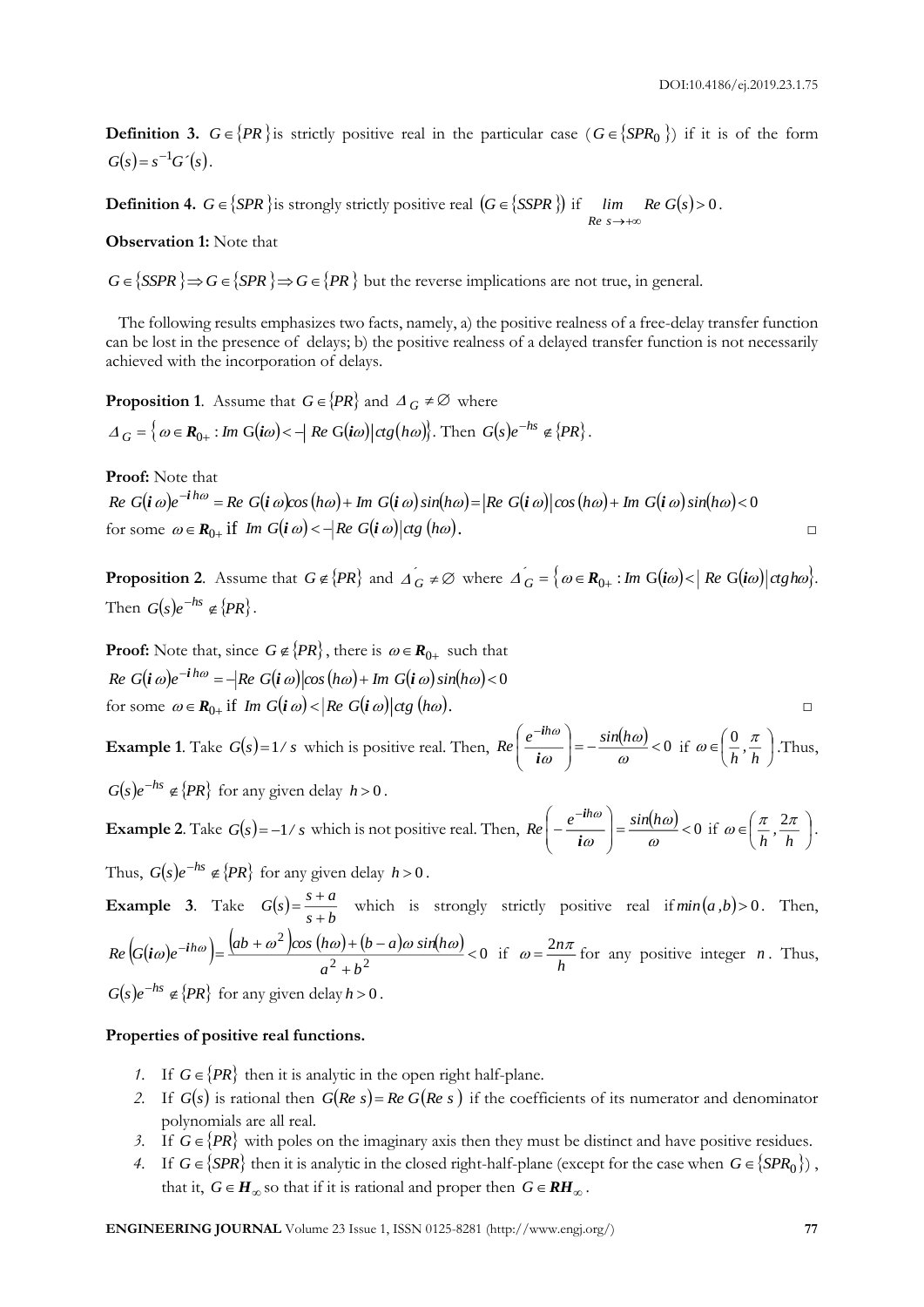*Observation 2*: It is said that the transfer function  $G(s)$  is in the simplest particular case form following Popov's classical terminology since it has a simple pole at the origin.

- *5.* If  $G \in \{PR\}$  then  $G^{-1} \in \{PR\}$ .
- 6. If  $G \in \{PR\}$  then its relative degree, or order, (i.e. its pole-zero excess) is +1, -1 or 0.
- *7.* If  $G \in \{PR\}$  then  $Re G(i\omega) \ge 0$ ;  $\forall \omega \in \mathbb{R}$ , if  $G \in \{SPR\}$  then  $Re G(i\omega) > 0$ ;  $\forall \omega \in \mathbb{R}$  and if  $G \in \{SSPR\}$ hen Re  $G(i\omega) > 0$ ;  $\forall \omega \in clR$ . Because of the real axis symmetry property of the hodographs  $G(i\omega)$ for  $\omega \in clR$  those properties are proved by just testing for all  $\omega \in R_{0+} = R_+ \cup \{0\}$ , where  $cl \, \mathbf{R} = \mathbf{R} \cup \{ \pm \infty \}$  is the extended real line, i.e. the closure of the real set.
- 8. If G is rational and proper with real numerator and denominator coefficients then: a)  $G \in \{PR\}$  if and only if it is either stable or critically stable with single poles all with positive residuals, and *Re*  $G(i\omega) \ge 0$ ;  $\forall \omega \in \mathbb{R}_{0+}$ ; b)  $G \in \{SPR\}$  if and only if it is in  $\mathbb{R}H_{\infty}$ ,  $Re G(i\omega) > 0$ ;  $\forall \omega \in \mathbb{R}_{0+}$  and  $\lim_{\omega \to \infty} \omega^2$  *Re*  $G(i\omega) > 0$ ; c)  $G \in \{SSPR\}$  if and only if it is in  $RH_\infty$  and  $Re G(i\omega) > 0$ ;  $\forall \omega \in R_{0+}$  and  $\omega$  $\lim$   $Re G(i\omega) > 0$ .  $ω→+∞$
- *9.* If a proper complex function  $G \in \{SSPR\}$  then it has necessarily a zero relative degree.
- *10.* A rational complex function  $G \in \{SPR_0\}$  if and only if *Im*  $G'(s-\varepsilon) > 0$  for all  $Re s \ge 0$  and some real  $\varepsilon > 0$ , where  $G'(s) = sG(s)$ .
- 11. If  $G \in \{SPR_0\}$  and proper then  $G'(s)$  is of relative order of at most +1 and of strictly Hurwitz numerator and denominator polynomials (then  $G(s)$  being biproper, i.e. proper with proper inverse so that with zero relative degree, and in  $\mathbf{R}H_{\infty}$ ) with

 $Re\left(iG^{\prime\ast}(i\omega)\right)=Im\ G^{\prime}(i\omega)=-Re\left[iG^{'}(i\omega)\right]=-Re\left[iG^{'}(-i\omega)\right]>0\ ;\ \forall\,\omega\in cl\mathbf{R}_{0+}$ where the superscript  $*$  denotes the complex conjugate; or  $G'(s)$  has relative order +1 with Hurwitz numerator and Hurwitz denominator if  $G(s)$  is biproper (since then  $G'(s)$  is not proper and has a zero-pole cancellation at s=0).

### **Proof of Properties 10-11**

Direct calculations yield:

$$
Re G(\sigma + i\omega) = \frac{\sigma Re G'(\sigma + i\omega)}{\sigma^2 + \omega^2} + \frac{\omega Im G'(\sigma + i\omega)}{\sigma^2 + \omega^2}; \ \forall \sigma, \omega \in \mathbb{R}
$$
  
Then, if Im G'(i\omega) > 0;  $\forall \omega \in \mathbb{R}_{0+}$ :

$$
Re\ G(i\omega) = \frac{Im\ G'(i\omega)}{\omega} > 0; \ \forall\omega \in R_{0+}
$$

Note that there is a cancellation at  $\omega = 0$  in the above formula, since  $G \in \{SPR_0\}$ , so that  $Re \ G(i0) > 0$ , since, and also

$$
\omega^2 Re G(i\omega) = \omega Im G'(i\omega) > 0; \ \forall \omega \in clR_+
$$

so that  $G \in \{SPR\}$  since  $Re G(i\omega) = -\omega Im(G(i\omega)) = |\omega Im(G(i\omega))|$  ;  $\forall \omega \in clR_+$ and  $Re G'(0) = -0 \times Im(G(0)) = |0 Im(G(0))| > 0$  since  $Im(G(0)) = \infty$  since  $G \in \{SPR_0\}$ . Then  $Im G'(i\omega) > 0$ ;  $\forall \omega \in clR_{0+}$  and, because of the symmetry of the frequency response hodograph, *Im*  $G'(i\omega) > 0$   $\forall \omega \in clR_+$ . Property 11 is proved and Property 10 is equivalent. □

Properties 7-11 are used for the proofs of most of the subsequent results on positive realness.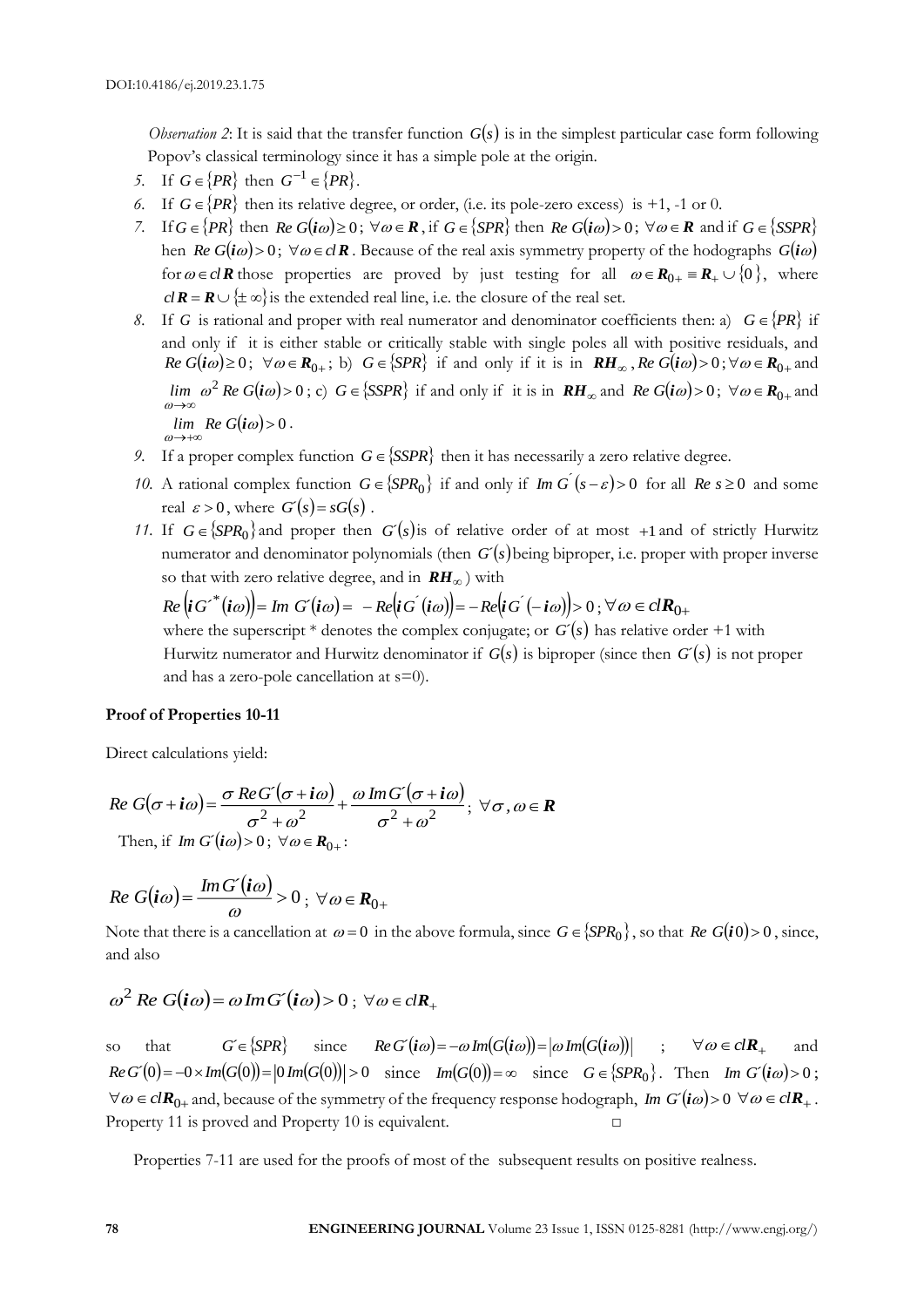Define the following amounts for subsequent developments:

 $d_0 = \min \{ Re \ G_0(s) : Re \ s \ge 0 \}$  $d_{dm} = min\{Re\ G_d(s): Re\ s \geq 0\}$  $d_{dM} = max \{ Re \ G_d(s) : Re \ s \geq 0 \}$ 

Note that such numbers are the input-output interconnection gains of the respective transfer functions . In the event any of them is nonzero the corresponding transfer function is biproper, that is, it has the same number of poles and zeros so that its inverse is also physically realizable.

The following results hold:

0 ≥ *Re <sup>s</sup>*

**Assertion 1.** Assume that  $G(s) = G_0(s) + G_d(s)$  and that  $G_0 \in \{SSPR\}$ . If  $d_{dn} \ge 0$  then  $G \in \{SSPR\}$ .

**Proof:** Since  $G_0 \in \{SSPR\}$ ,  $d_0 > 0$  then  $G_0 \in \mathbf{RH}_{\infty}$  is of zero relative degree, thus proper but not strictly proper. Also, since  $d_{dn} \ge 0$  then  $G_d \in \{PR\}$ . Then, min  $Re\,G(s) = d_0 + d_{dn} \ge d_0 > 0$ 0 ≥ *Re <sup>s</sup>* . □ □ □ □ □

**Assertion 2.** Assume that  $G(s) = G_0(s) + G_d(s)$  and that  $G_0 \in \{SSPR\}$  and  $d_{dn} < 0$ . Then  $G \in \{SSPR\}$  if and only if  $d_0 > |d_{dn}|$ .

**Proof:**  $\textit{min}\ \textit{Re}\ \textit{G}(s) = d_0 - |d_{dn}| > 0$  and sufficiency follows.

The necessity follows since the contrary constraint  $d_0 \leq |d_{dn}|$  leads to the contradiction  $0 = |d_{dn}| - |d_{dn}| \ge d_0 - |d_{dn}| > 0$ . . □

#### **3. Extended Positive Realness Results in the Presence of Point Delays**

The subsequent result concerns a transfer function subject to a delay- free component together with a parallel point delayed contribution.

**Assertion 3.** Assume that  $G_h(s) = G_0(s) + e^{-hs} G_d(s)$  for any given delay  $h \ge 0$  and that  $d_{dn} \ge 1$ . Then, the following properties hold:

(*i*) If  $G_0 \in \{SSPR\}$  then  $G_h \in \{SSPR\}$ . (*ii*) If  $G_0 \in \{SPR\}$  then  $G_h \in \{SPR\}$ . (*iii*) If  $G_0 \in \{PR\}$  then  $G_h \in \{PR\}$ .

**Proof:** Since  $G_0 \in \{SSPR\}$  then  $d_0 > 0$  with  $G_0 \in \mathbf{RH}_{\infty}$  being of zero relative degree. Also, since  $d_{dn} \geq 1$ then  $G_d \in \{SSPR\}$  and  $e^{-hs}G_d(s) \in \mathbf{RH}_{\infty}$  with min  $Re \ e^{-hs}G_d(s) \ge 0$  $\min_{\mathbf{e}}$   $\mathbf{e}$   $\mathbf{e}^{-h\mathbf{g}}$   $G_d(s)$   $\ge$ *Re*  $e^{-hs}G_d(s) \ge 0$  so that  $e^{-hs}G_d(s) \in \{PR\}$ . Thus,  $Re s \ge 0$ *min*  $Re G_h(s) = d_0 > 0$  and  $G_h \in \{SSPR\}$  leading to Property (i). The proofs of Properties [(i)-(ii)] follow in *Re* s≥0 the same way. □

**Assertion** 4. Assume that  $G_h(s) = G_0(s) + e^{-hs} G_d(s)$  for any given  $h \ge 0$  and that  $G_d(s) \in \mathbf{R}H_\infty$  with  $G_d \parallel_{\infty} \leq d_{dM}$ . Then, the following properties hold:

(*i*) If  $G_0 \in \{SSPR\}$  then  $G_h \in \{SSPR\}$  if  $d_0 > d_{dM}$ . (*ii*) If  $G_0 \in \{SPR\}$  then  $G_h \in \{SPR\}$  if  $d_0 \ge d_{dM}$ .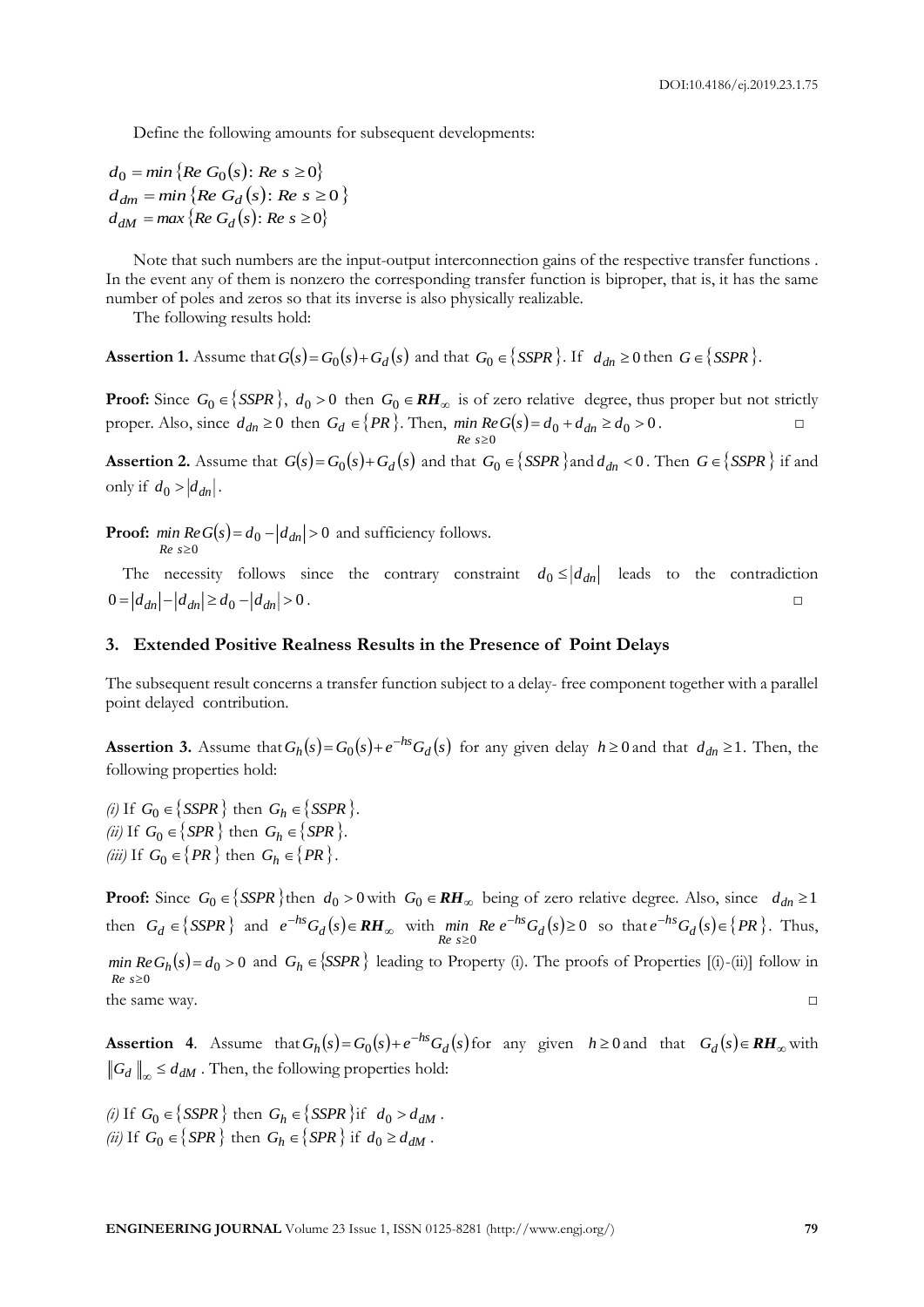(*iii*) Assume that  $G_d(s) = f(s)G_0(s)$ . Then, Property (i) (respectively, Property (ii)) holds if  $f(s)$  is rational with strictly stable poles or constant satisfying  $\sup_{Re s \ge 0} f(s) = f_{\infty} \le \frac{u_{dM}}{d_0 + \varepsilon_{\infty}}$  $\frac{dy}{dx}f(s)=f_{\infty}\leq \frac{am}{d_0+\varepsilon}$  $sup f(s) = f_{\infty} \leq \frac{d_{dM}}{s}$  $\sup_{Re s \ge 0} f(s) = f_{\infty} \le \frac{d^{d}M}{d_0 + \varepsilon_{\infty}}$  with  $d_0 > d_{dM}$  (respectively, with  $d_0 \ge d_{dM}$ ) if  $\varepsilon_{\infty} = \left\| G_0(s) \right\|_{\infty} = \sup_{\omega \in \mathbf{R}_{0}} \left| G_0(i\omega) \right|$ *i R*  $G_{0}(s)$  = sup  $G_{0}^{s}$  $\mathcal{L}_{\infty} = \left\| G_{0}(s) \right\|_{\infty} = \sup_{\omega \in \mathbb{R}_{0+}} \left| G_{0}(i\omega) \right| (i = \sqrt{-1})$ , where  $G_{0}(s) = (G_{0}(s) - d_{0})$  is strictly proper.

**Proof:** Since  $G_0 \in \{SSPR\}$  then  $d_0 > 0$  with  $G_0 \in \mathbf{RH}_{\infty}$  being of a zero relative degree. Also,  $\left| \int_{a}^{h} G_d(s) \right| \leq \left| e^{-h s} G_d(s) \right| = \sup |G_d(i\omega)| \leq d_{dM}$ *Re <sup>s</sup>*  $\sup |Re e^{-ns} G_d(s)| \leq |e^{-ns} G_d(s)| = \sup |G_d(i\omega)| \leq d$  $^\infty$   $\omega \in R_{0+}$  ≥  $\omega$  $\omega$ *i*  $0'$   $\qquad$   $\qquad$   $\qquad$   $\qquad$   $\qquad$   $\qquad$   $\qquad$   $\qquad$   $\qquad$   $\qquad$   $\qquad$   $\qquad$   $\qquad$   $\qquad$   $\qquad$   $\qquad$   $\qquad$   $\qquad$   $\qquad$   $\qquad$   $\qquad$   $\qquad$   $\qquad$   $\qquad$   $\qquad$   $\qquad$   $\qquad$   $\qquad$   $\qquad$   $\qquad$   $\qquad$   $\qquad$   $\qquad$   $\qquad$   $\qquad$   $\qquad$  Then,  $\min_{Re}$   $Re G_h(s) \ge d_0 - d_{dM} > 0$  $\geq d_0 - d_M$ *h*  $\mu$  **d**  $\sigma$  *h*  $\mu$  *s*  $\leq$  *d*  $\mu$  *d dM Re s*  $\geq$  0 *min*  $Re\, G_k(s) \geq d_0 - d$ and  $G_h \in \{SSPR\}$ . Property (i) has been proved. The proof of Property (ii) is close with *min*  $Re G_h(s) \ge d_0 - d_{dM} \ge 0$  leading to  $G_h \in \{SPR\}$ . Property (iii) is proved directly from Properties (i)-(ii) *Re* s≥0

by taking into account that:

$$
\left\|e^{-hs}G_d(s)\right\|_{\infty} = \left\|e^{-hs}f(s)\left(G_0(s) + d_0\right)\right\|_{\infty} \le f_{\infty}\left(\varepsilon_{\infty} + d_0\right) \le d_{dM}.
$$

 The following result is concerned with positive realness conditions independent of the delay size for a special transfer function which has the arbitrary point delay *h* acting jointly as an internal delay on the state and an external one on the output.

**Theorem 1.** Consider a delay-dependent state-space realizable transfer function of the form:

$$
G_h(s) = \frac{N_0(s) + e^{-hs} N_d(s)}{D_0(s) + e^{-hs} D_d(s)}\tag{1}
$$

where  $N_0(s)$ ,  $D_0(s)$ ,  $N_d(s)$ ,  $D_d(s)$  are polynomials such that  $d_0 = \min_{\omega \in \mathbb{R}_0} Re G_0(i\omega)$ *i*  $0 - \frac{mn}{\omega \in \mathbf{R}_{0+}}$  **R**  $\omega_0$  $d_0 = min$  **Reg**  $\in$ K $_{0+}$  $=$  *min*  $Re G_0(i\omega), G_0(s) = N_0(s)/D_0(s)$ and  $G_d(s) = N_d(s)/D_d(s)$  are proper, and

$$
d_0 > \sup_{\omega \in \mathbf{R}_{0+}} \left| \frac{N_d(i\omega) - D_d(i\omega)G_0(i\omega)}{D_0(i\omega) + e^{-i\hbar\omega}D_d(i\omega)} \right|
$$
 (2)

The following properties hold:

(i) If  $D_d(s)/D_0(s)$  is strictly bounded real (i.e. it is in  $RH_\infty$  with real coefficients and with  $H_\infty$  norm being strictly less than unity) then  $p(s, e^{-hs})$  is Hurwitz irrespective of the delay size and  $G_h \in \{SSPR\}$  for the given delay *<sup>h</sup>* .

(*ii*) If  $D_0(s)/D_d(s)$  is strictly bounded real (i.e. it is in  $RH_\infty$  with real coefficients and with  $H_\infty$  norm being strictly less than unity) then  $p(s, e^{-hs})$  is Hurwitz irrespective of the delay size and  $G_h \in \{SSPR\}$  for the given delay *h* .

(*iii*)  $G_h \in \{SSPR\}$  is guaranteed in Properties [(i) -(ii)] irrespective of the delay size if

$$
d_0 > \sup_{\omega \in \mathbf{R}_{0+}} \frac{|N_d(i\omega) - D_d(i\omega)G_0(i\omega)|}{||D_0(i\omega)| - |D_d(i\omega)||} \tag{3}
$$

**Proof:** Note that  $G_h(s)$  can be rewritten by separating the delay- free  $G_0(s)$  part and delay-dependent part as follows: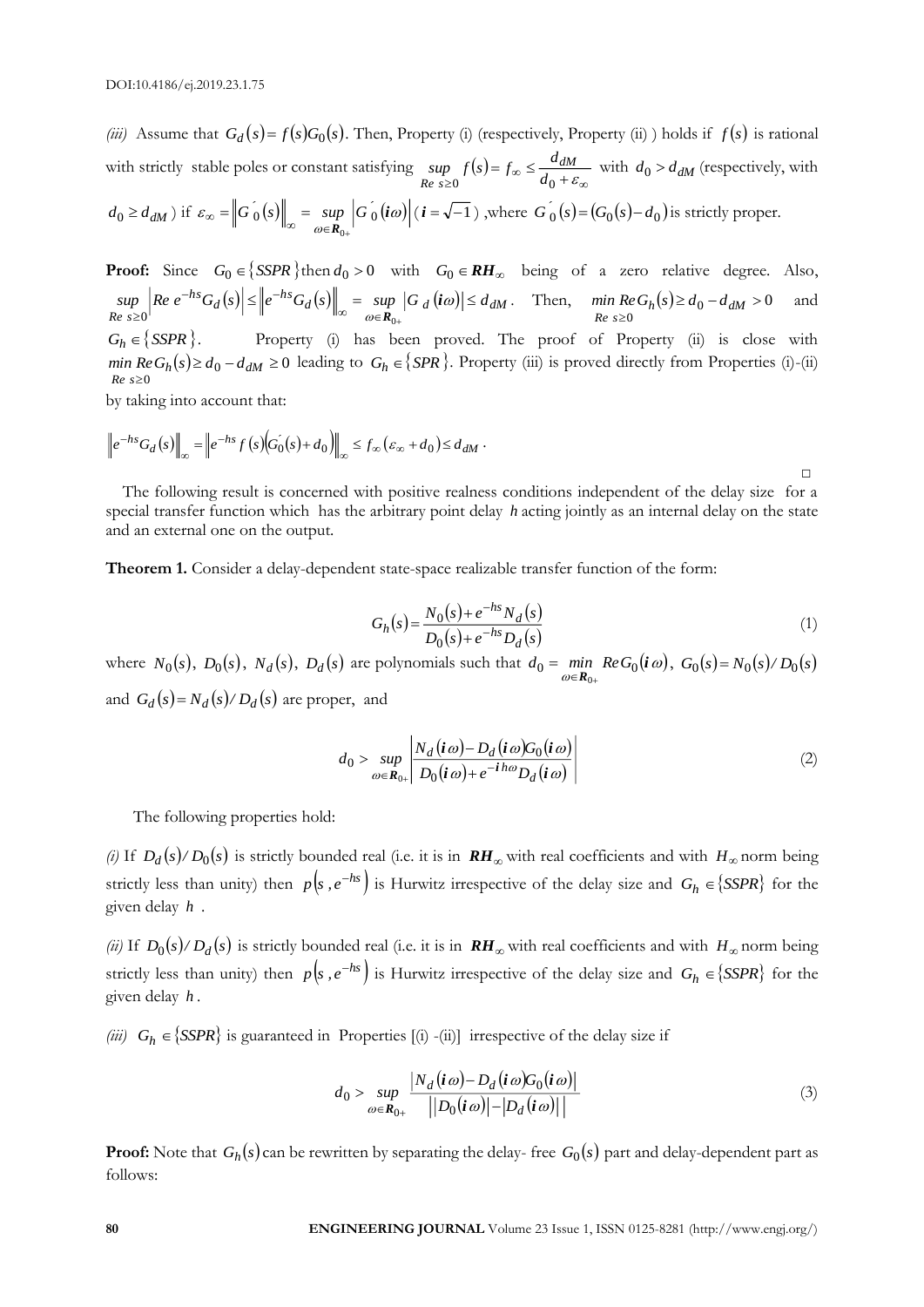$$
G_b(s) = \frac{N_0(s)}{D_0(s)} + \frac{e^{-ks}(N_d(s) - D_d(s)N_0(s)/D_0(s))}{D_0(s) + e^{-ks}D_d(s)}
$$
  
\n
$$
= G_0(s) + \frac{e^{-ks}(N_d(s) - D_d(s)N_0(s))}{D_0(s) + e^{-ks}D_d(s)}
$$
  
\n
$$
= G_0(s) \Biggl[1 - \frac{e^{-ks}D_d(s)}{D_0(s) + e^{-ks}D_d(s)}\Biggr] + \frac{e^{-ks}N_d(s)}{D_0(s) + e^{-ks}D_d(s)}
$$
  
\n
$$
= G_0(s) + \frac{e^{-ks}N_d(s)}{D_0(s) + e^{-ks}D_d(s)}\Biggr] + \frac{e^{-ks}D_d(s)}{D_0(s) + e^{-ks}D_d(s)}G_0(s)
$$
  
\n
$$
= G_0(s) + \frac{e^{-ks}N_d(s)}{D_0(s) + e^{-ks}D_d(s)}\Biggr] - \frac{e^{-ks}D_d(s)}{D_0(s) + e^{-ks}D_d(s)}\Biggl[ \frac{e^{-ks}N_d(s)}{D_0(s) + e^{-ks}D_d(s)} - \frac{e^{-ks}D_d(s)}{D_0(s) + e^{-ks}D_d(s)}G_0(s) \Biggr]
$$
  
\nThen,  
\n
$$
\Biggl| \frac{e^{-ks}N_d(s)}{D_0(s) + e^{-ks}D_d(s)} - \frac{e^{-ks}D_d(s)}{D_0(s) + e^{-ks}D_d(s)}\Biggr] - \frac{e^{-ks}D_d(s)}{D_0(s) + e^{-ks}D_d(s)}G_0(s) \Biggr| \Biggr] \ge 8\Re(G_b(s) - G_0(s))
$$
  
\n
$$
\ge - \Biggl| \frac{e^{-ks}N_d(s)}{D_0(s) + e^{-ks}D_d(s)} - \frac{e^{-ks}D_d(s)}{D_0(s) + e^{-ks}D_d(s)}G_0(s) \Biggr| \Biggr] \ge 0
$$
  
\nwhich implies that  $Re(G_b(s) > 0$  for  $Re s \ge 0$  if  
\n
$$
\lim_{R \to \pm 0} Re(G_b(s) - d_0 > \sup_{\omega \in R_{\text{lin}}} \left| \frac{N_d(s) - D_d(s)G_0(s)}{D_0(s) + e^{-ks}D_d(s)} \right| \ge 0
$$

$$
Re(G_h(s) - G_0(s)) = Re\left(\frac{e^{-\hbar s} N_d(s)}{D_0(s) + e^{-\hbar s} D_d(s)} - \frac{e^{-\hbar s} D_d(s)}{D_0(s) + e^{-\hbar s} D_d(s)} G_0(s)\right)
$$
(5)

Then,

$$
\left\| \frac{e^{-hs} N_d(s)}{D_0(s) + e^{-hs} D_d(s)} - \frac{e^{-hs} D_d(s)}{D_0(s) + e^{-hs} D_d(s)} G_0(s) \right\|_{\infty}
$$

$$
\geq Re\big(G_h(s)-G_0(s)\big)
$$

$$
\geq -\left\| \frac{e^{-hs} N_d(s)}{D_0(s) + e^{-hs} D_d(s)} - \frac{e^{-hs} D_d(s)}{D_0(s) + e^{-hs} D_d(s)} G_0(s) \right\|_{\infty} \tag{6}
$$

which implies that  $Re G_h(s) > 0$  for  $Re s \ge 0$  if

$$
\min_{Re \ s \ge 0} Re \ G_0(s) = d_0 > \sup_{\omega \in \mathbf{R}_{0+}} \left| \frac{N_d(i\omega) - D_d(i\omega)G_0(i\omega)}{D_0(i\omega) + e^{-i\omega}D_d(i\omega)} \right|
$$
(7)

since then

$$
Re\,G_h(s) \ge Re\,G_0(s) - \left\| \frac{N_d(s) - D_d(s)G_0(s)}{D_0(s) + e^{-hs} D_d(s)} \right\|_{\infty} > 0
$$
\n(8)

for  $\text{Re } s \ge 0$ , where the above  $H_{\infty}$ - norm exists if  $p(s, e^{-hs}) = D_0(s) + e^{-hs} D_d(s)$  is a Hurwitz quasipolynomial. Sufficient conditions for that are proved in Lemma A.1 below. Note that

$$
p(s, e^{-hs}) = D_0(s)(1 + e^{-hs}D_d(s)/D_0(s))
$$
  
=  $D_d(s)e^{-hs}(1 + e^{hs}D_0(s)/D_d(s))$  (9)

### **Lemma A.1 (Auxiliary lemma in the proof of Theorem 1).** The following properties hold:

- (*i*) If  $D_0(s)$  is Hurwitz and  $D_d(s)/D_0(s)$  is proper and strictly bounded real then  $p(s, e^{-hs})$  is Hurwitz.
- (*ii*) If  $D_d(s)$  is Hurwitz and  $D_0(s)/D_d(s)$  is proper and strictly bounded real then  $p(s, e^{-hs})$  is Hurwitz.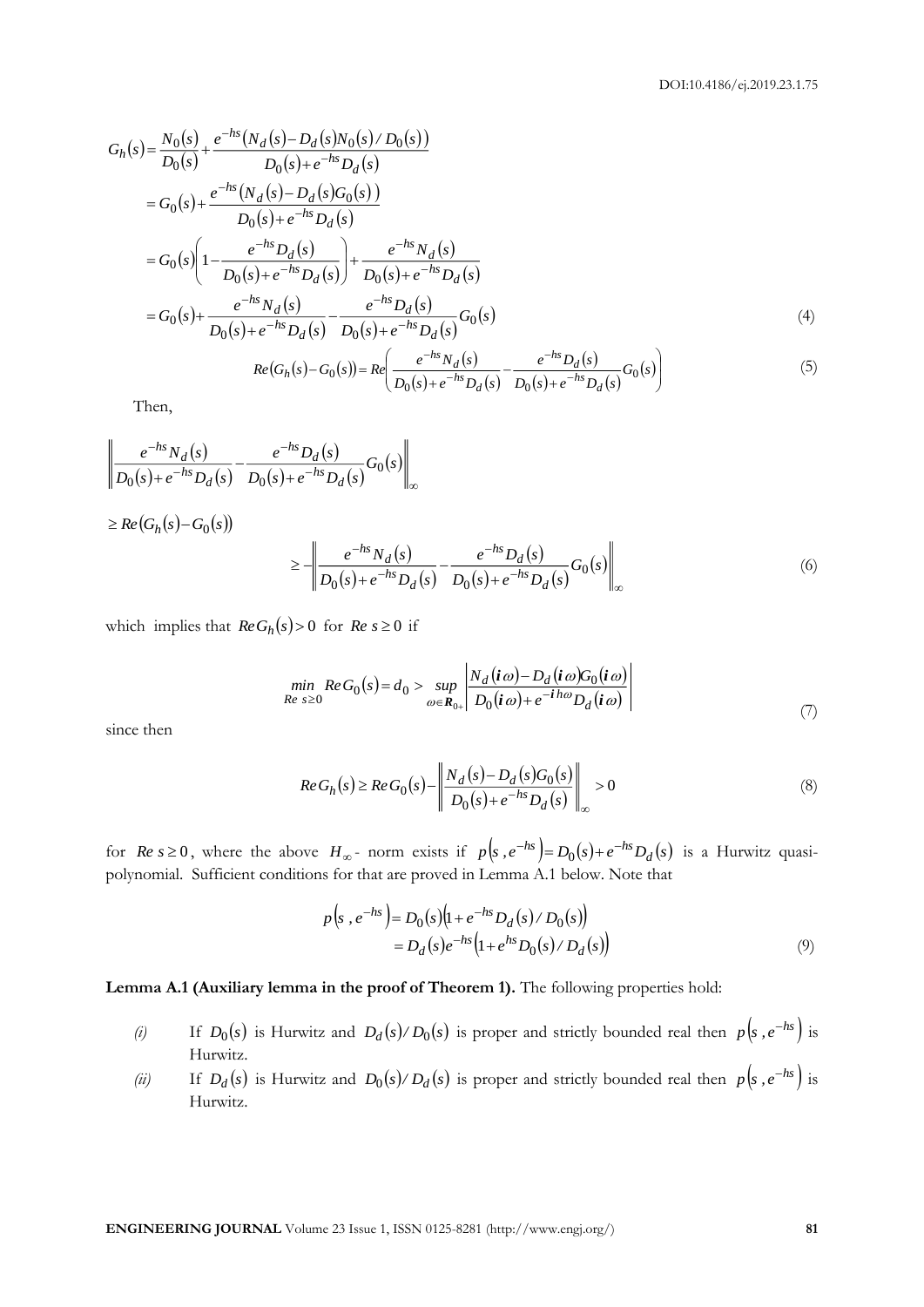**Proof:** Note that  $p(s, e^{-hs}) - D_0(s) = e^{-hs} D_d(s)$  so that, if  $|p(s, e^{-hs}) - D_0(s)| = |e^{-hs} D_d(s)| < |D_0(s)|$  for  $s = i\omega$  and all  $\omega \in \mathbf{R}_{0+}$ , equivalently, if  $\left| \frac{D_0(s)}{D_0(s)} \right|$  $(s)$  $(i\omega)$  $\frac{\partial(s)}{\partial(s)}\bigg|_{\infty} = \sup_{\omega \in \mathbf{R}_{0+}} \left| \frac{D_0(i\omega)}{D_d(i\omega)} \right| < 1$ 0  $=$   $\sup$   $\frac{|-\circ \cdot \cdot \cdot \cdot|}{\cdot \cdot \cdot \cdot}$   $\lt$  $_{\infty}$   $\omega \in R_{0+}$   $D_d$   $(u \omega)$  $\omega$  $_{\omega \in \mathbf{R}_0}$ ,  $D_d(i)$ *i*  $d\left(s\right)$ ,  $\omega \in \mathbf{R}_0$ ,  $D_d$ *D*  $\frac{\partial}{\partial A(s)}$  =  $\sup_{\omega \in \mathbf{P}}$  $\frac{D_0(s)}{D_0(s)}$  =  $\sup \left| \frac{D_0(i\omega)}{D_0(s)} \right| < 1$  then  $p(s, e^{-hs})$  and  $D_0(s)$  have the same number of zeros (i.e. none) in  $\text{Re } s \geq 0$  from the Rouché theorem on zeros within the region whose frontier is the closed contour, a Jordan curve, defining the closed right- half-place. As a result,  $p(s, e^{-hs})$  is Hurwitz since  $D_0(s)$  is Hurwitz and Property (i) is proved. Property (ii) is proved in the same way via the alternative identity

$$
p(s, e^{-hs}) - D_d(s)e^{-hs} = D_0(s).
$$

End of proof of Lemma A.1.  $\Box$ 

Note that, since  $d_0 > 0$  necessarily under the constraint  $d_0 > \sup \left| \frac{N_d(i\omega) - D_d(i\omega)G_0(i\omega)}{N_d(i\omega) - i\omega} \right|$  $(i\omega) + e^{-i h\omega} D_d(i\omega)$  $\omega$  )  $D_{J}$  (  $l$   $\omega$  )Grafi  $\omega$  $\omega \in \mathbb{R}_{\geq 0}$   $D_0(i\omega) + e^{-i n \omega} D_d(i\omega)$  $\bm{i} \omega$ ) – D<sub>a</sub> ( $\bm{i} \omega$ ) $G_0$ ( $\bm{i}$  $\left| \begin{array}{c} P \\ R_{0+} \end{array} \right| D_0(i\omega) + e^{-i\,h\omega} D_d$  $d$   $(\mathbf{u} \omega)$  –  $\mathbf{u}_d$  $D_0(i\omega) + e^{-i m\omega}D$  $d_0 > \sup_{\omega \in \mathbf{R}_0} \left| \frac{N_d(i\omega) - D_d(i\omega)G}{D_0(i\omega) + e^{-i\omega}D_d} \right|$  $>$  sup  $\frac{N d(u \omega)}{T}$  $\mu_{\parallel}$   $\boldsymbol{\nu}_{0}$  $\omega_0$  > sup  $\frac{|N_d(u_0) - D_d(u_0)|}{|U|}$  $^{\rm 0}$ , then

 $d_0 > 0$  and  $G_0(s)$  is strictly proper. Since  $N_d(s)/D_d(s)$  is proper by hypothesis then  $G_h(s)$  is strictly proper. Therefore, since  $d_0 > 0$  then  $G_0(s)$  and  $G_h(s)$  is in  $\mathbf{RH}_{\infty} \cap \{SSPR\}$  since  $D_0(s)$  and  $p(s, e^{-hs})$  are Hurwitz from Lemma A.1 (i) ,  $D_d(s)/D_0(s)$  is proper and strictly bounded real, and

$$
Re\, G_h(s) \geq Re\, G_0(s) - \left\| \frac{N_d(s) - D_d(s) G_0(s)}{D_0(s) + e^{-hs} D_d(s)} \right\|_{\infty} > 0.
$$

Property (i) has been proved. Property (ii) follows in a similar way by using Lemma A.1 (ii). Property (iii) follows since

$$
\left(d_0 > \sup_{\omega \in \mathbf{R}_{0+}} \left| \frac{N_d(i\omega) - D_d(i\omega)G_0(i\omega)}{|D_0(i\omega)| - |D_d(i\omega)|} \right| \right)
$$

(which is a condition independent on the value of *h* )

$$
\Rightarrow \left(d_0 > \sup_{\omega \in \mathbf{R}_{0+}} \left| \frac{N_d(i\omega) - D_d(i\omega)G_0(i\omega)}{D_0(i\omega) + e^{-i\omega}D_d(i\omega)} \right| \right); \ \forall h \in \mathbf{R}_{0+}.
$$

The ordinary differential equation associated with the transfer function  $G_h(s)$  under a piecewisecontinuous forcing function  $u: \mathbf{R}_{0+} \to \mathbf{R}$  is:

$$
D_0(D)y(t) + D_d(D)y(t - h) = N_0(D)u(t) + N_d(D)u(t - h)
$$
\n(10)

subject to any given initial conditions where the Laplace operator *s* has been formally replaced with the timederivative operator  $D = d/dt$ . If  $D_0(s) = s^n + \overline{D}_0(s)$  is a monic polynomial of degree *n* being non less than that of  $D_d(s)$  then the above differential equation becomes:

$$
y^{(n)}(t) + D_d(D)y(t-h) = -\overline{D}_0(D)y(t) + N_0(D)u(t) + N_d(D)u(t-h)
$$
\n(11)

for any initial conditions  $y^{(i)}(0) = y_{i0}$  for  $i = 0,1,..., n-1$ . Now assume that there are two delays involved in the transfer function which takes the form: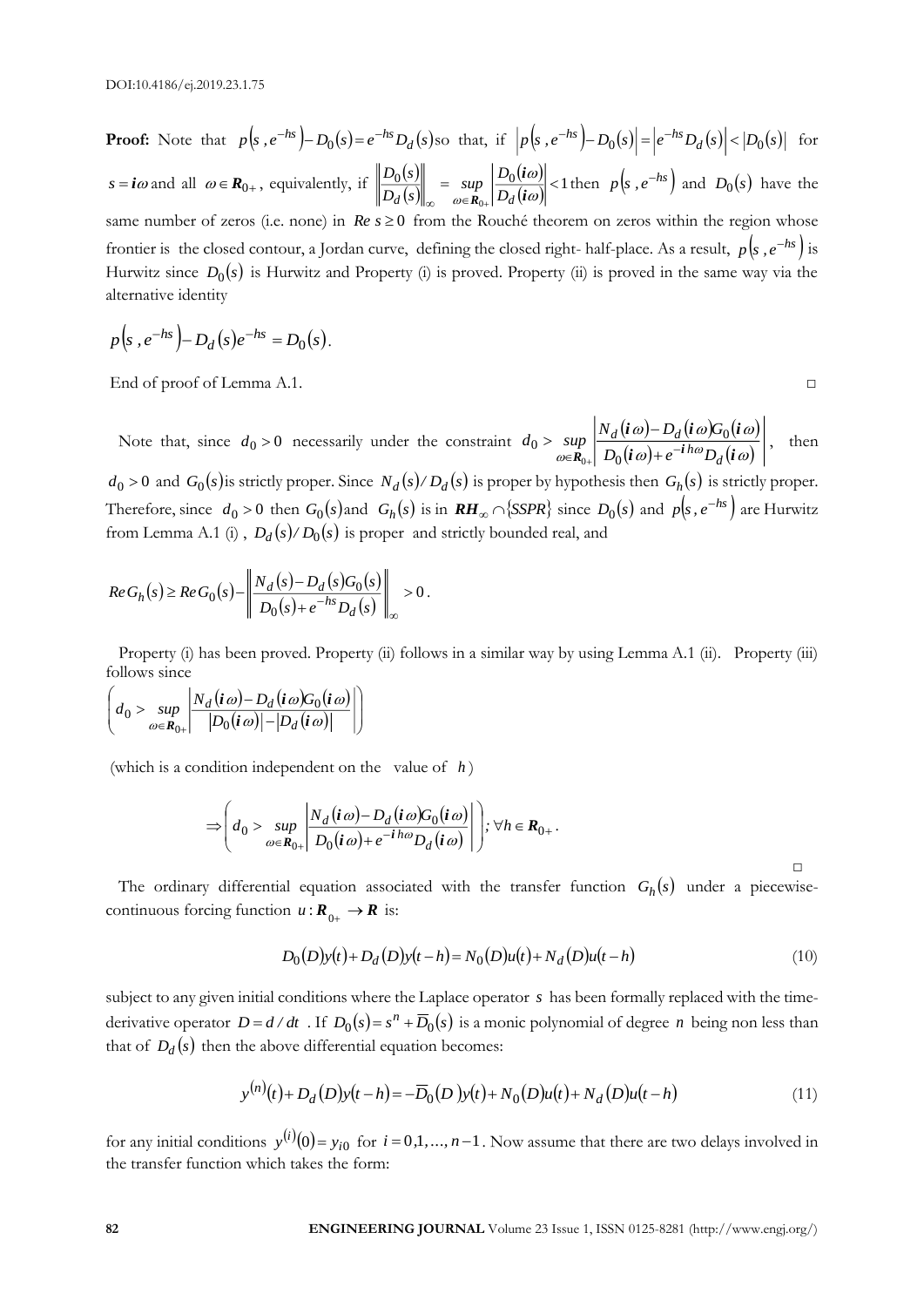$$
G_{hh'}(s) = \frac{N_0(s) + e^{-hs} N_d(s)}{D_0(s) + e^{-h's} D_d(s)}
$$
(12)

with  $h \neq h$  so that its associated differential equations becomes:

$$
y^{(n)}(t) + D_d(D)y(t - h')
$$
  
=  $-\overline{D}_0(D)y(t) + N_0(D)u(t) + N_d(D)u(t - h)$  (13)

for any given initial conditions for any initial conditions  $y^{(i)}(0) = y_{i0}$ ;  $i = 0,1,..., n-1$ . Now, note that

$$
G_{hh'}(s) = \frac{N_0(s) + e^{-K_0}N_0(s)}{D_0(s) + e^{-K_0}D_d(s)}
$$
(12)  
with  $h \neq h$  so that its associated differential equations becomes:  

$$
= -\overline{D_0}(D)(v) + N_0(D)\mu(v) + N_d(D)\mu(v-h)
$$
(3)  
for any given initial conditions for any initial conditions  $y^{(i)}(0) = y_{i0}$ ;  $i = 0,1,...,n-1$ . Now, note that  

$$
G_{hh'}(s) = \frac{N_0(s)}{D_0(s)} + \frac{e^{-ks}(N_d(s) - e^{-(k'-h)s}D_d(s)N_0(s) \cdot D_0(s))}{D_0(s) + e^{-k's}D_d(s)}
$$

$$
= G_0(s) + \frac{e^{-k_0}(N_d(s) - e^{-(k'-h)s}D_d(s)N_0(s) \cdot D_0(s))}{D_0(s) + e^{-k's}D_d(s)}
$$

$$
= G_0(s) + \frac{e^{-k_0}(N_d(s) - e^{-(k'-h)s}D_d(s) \cdot E_0(s))}{D_0(s) + e^{-k's}D_d(s)}
$$
(14)  
Then,  

$$
R_e(G_h(s) - G_0(s))
$$

$$
= R_e \frac{e^{-ks}N_d(s)}{D_0(s) + e^{-k's}D_d(s)} - \frac{e^{-ks}N_d(s)}{D_0(s) + e^{-k's}D_d(s)}G_0(s)
$$
(14)  
Then,  

$$
R_e(G_h(s) - G_0(s))
$$

$$
= R_e \frac{e^{-ks}N_d(s)}{D_0(s) + e^{-k's}D_d(s)} - \frac{e^{-k's}D_d(s)}{D_0(s) + e^{-k's}D_d(s)}G_0(s)
$$
(15)  
Then, Theorem 1 becomes extended as follows for the case of the two distinct delays h and h' under a similar proof:  

$$
G_{hh'}(s) = \frac{N_0(s) + e^{-k's}D_d(s)}{D_0(s) + e^{-k's}D_d(s)}
$$
(16)  
with  $h' \neq h$  where  $N_0(s)$ ,  $D_0(s)$ ,  $N_d(s)$ ,  $D_d(s)$  are polynomials such that  $d_0 = \frac{min}{\omega R_0}$ ,  $ReG_0(i\omega)$ 

Then,

$$
Re(G_h(s) - G_0(s))
$$
  
=  $Re\left(\frac{e^{-hs}N_d(s)}{D_0(s) + e^{-h's}D_d(s)} - \frac{e^{-h's}D_d(s)}{D_0(s) + e^{-h's}D_d(s)}G_0(s)\right)$  (15)

Then, Theorem 1 becomes extended as follows for the case of the two distinct delays *h* and *h´* under a similar proof:

**Theorem 2.** Consider a delay-dependent state-space realizable transfer function of the form:

$$
G_{hh'}(s) = \frac{N_0(s) + e^{-hs} N_d(s)}{D_0(s) + e^{-h's} D_d(s)}
$$
(16)

with  $h \neq h$  where  $N_0(s)$ ,  $D_0(s)$ ,  $N_d(s)$ ,  $D_d(s)$  are polynomials such that  $d_0 = \min_{\omega \in \mathbb{R}_0} Re G_0(i\omega)$ *i*  $\omega_0 = \frac{m n}{\omega \epsilon R_{0+}}$  *R*  $\omega_0$  $d_0 = min$  **Reg**  $\in$ K $_{0+}$  $=$  min  $Re G_0(i\omega)$ ,  $G_0(s) = N_0(s)/D_0(s)$  and  $G_d(s) = N_d(s)/D_d(s)$  are proper, and

$$
d_0 > \sup_{\omega \in \mathbf{R}_{0+}} \left| \frac{N_d(i\omega) - e^{-(h'-h)i\omega} D_d(i\omega) G_0(i\omega)}{D_0(i\omega) + e^{-ih'\omega} D_d(i\omega)} \right| \tag{17}
$$

The following properties hold:

(i) If  $D_d(s)/D_0(s)$  is strictly bounded real (i.e. it is in  $RH_\infty$  with real coefficients and with  $H_\infty$  norm being strictly less than unity) then  $p(s, e^{-h's})$  is Hurwitz independent of *h* and irrespective of the size of *h*<sup>*c*</sup> and  $G_{hh} \in \{SSPR\}$  for the given delays  $h \ge 0$  and  $h \ge 0$ .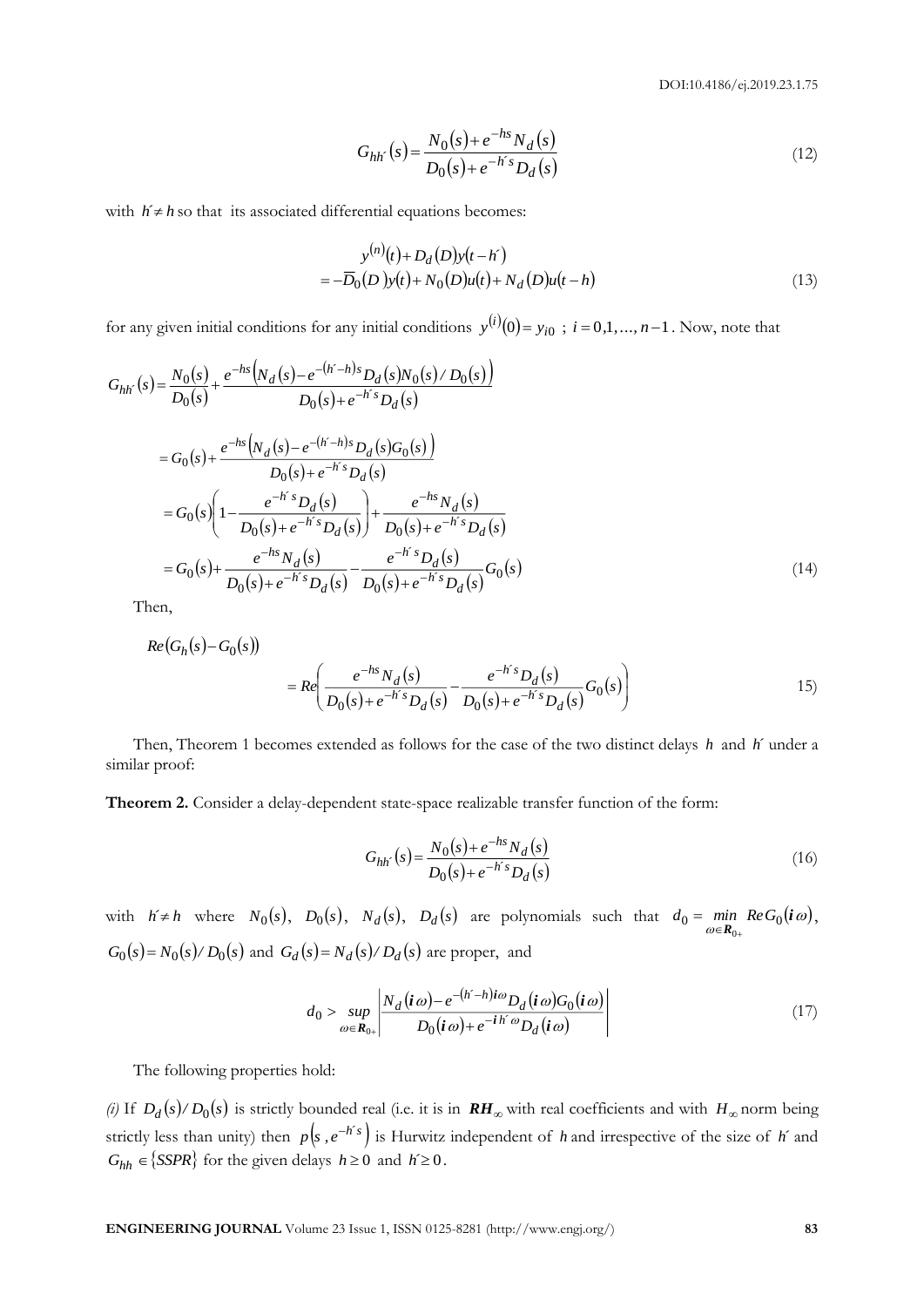(*ii*) If  $D_0(s)/D_d(s)$  is strictly bounded real (i.e. it is in  $RH_\infty$  with real coefficients and with  $H_\infty$  norm being strictly less than unity) then  $p(s, e^{-h's})$  is Hurwitz independent of *h* and irrespective of the size of *h*<sup>*'*</sup> and  $G_{hh'} \in \{SSPR\}$  for the given delays  $h \ge 0$  and  $h' \ge 0$ .

(iii)  $G_{hh'} \in \{SSPR\}$  is guaranteed in Properties [(i) -(ii)] irrespective of the delay size provided that

$$
d_0 > \sup_{\omega \in \mathbf{R}_{0+}} \frac{|N_d(i\omega)| + |D_d(i\omega)G_0(i\omega)|}{||D_0(i\omega)| - |D_d(i\omega)||}.
$$

Now, consider a transfer function in the simplest particular case  $G_{hh'}(s) = G_{hh'}(s)/s$  with  $h \neq h'$ , where  $(s) = \frac{N_0(s) + e^{-hs} N_d(s)}{(s) - k_s(s)}$  $D_0(s) + e^{-h^2 s} D_d(s)$  $G_{hk'}(s) = \frac{N_0(s) + e^{-ns} N_d(s)}{s}$ *d h´s*  $d_{hh'}(s) = \frac{N_0(s) + e^{-hs} N_d}{D_{h}(s) + e^{-hs} D_{h}(s)}$ т,  $^+$  $=\frac{N_0(s)+}{D_0(s)+}$  $\frac{0^{(3)} + e^{-N} N}{N}$  with  $h \neq h$  so that its associated differential equations becomes:

$$
y^{(n+1)}(t) + D_d(D)y(t - h')
$$
  
=  $-\overline{D}_0(D)y(t) + N_0(D)u(t) + N_d(D)u(t - h)$ 

for any given initial conditions for any initial conditions  $y^{(i)}(0) = y_{i0}$ ;  $i = 0,1,...,n$ . Note that the above theorem is useful to describe the presence of internal, i.e. in the state, time delays by observing that a sate vector taken with the output by incorporating its appropriate time-derivatives will have present the delay in the state components.

**Theorem 3.** let a transfer function in the simplest particular case be  $G_{hh}(s) = G_{hh'}(s)/s$  with  $h \neq h'$ , where

 $(s) = \frac{N_0(s) + e^{-hs} N_d(s)}{(s) + e^{-hs} N_d(s)}$  $D_0(s) + e^{-h^2 s} D_d(s)$  $G_{hk'}(s) = \frac{N_0(s) + e^{-ns} N_d(s)}{s}$  ${}^{h^{\prime}s}D_d$  $d_{hh'}(s) = \frac{N_0(s) + e^{-hs} N_d}{D_{h}(s) + e^{-hs} D_{h}(s)}$ т,  $^+$  $=\frac{N_0(s)+}{D_0(s)+}$  $\frac{\partial^{(3)+e} N_d^{(3)}}{\partial(s)+e^{-h^s}D_s(s)}$  with  $h^2\neq h$ . such that  $d_{01} = \min_{\omega \in \mathbf{R}_{0+}} Re[-iG_0(-i\omega)]$  $iG_0(-i$  $d_{01} = \min_{\omega \in \mathbb{R}_{0+}} Re[-iG_0(-i\omega)], \quad N_0(s)/D_0(s)$  and  $N_d(s)/D_d(s)$  are biproper, and

$$
d_{01} > \sup_{\omega \in \mathbf{R}_{0+}} \left| \frac{N_d(i\omega) - e^{-(h'-h)i\omega} D_d(i\omega) G_0(i\omega)}{D_0(i\omega) + e^{-ih'\omega} D_d(i\omega)} \right|.
$$

The following properties hold:

(i) If  $D_d(s)/D_0(s)$  is strictly bounded real (i.e. it is in  $RH_\infty$  with real coefficients and with  $H_\infty$  norm being strictly less than unity) then  $p(s, e^{-h's})$  is Hurwitz independent of *h* and irrespective of the size of *h*<sup>*c*</sup> and  $G_{hh} \in \{SSPR\}$  for the given delays  $h \ge 0$  and  $h \ge 0$ .

(*ii*) If  $D_0(s)/D_d(s)$  is strictly bounded real (i.e. it is in  $RH_\infty$  with real coefficients and with  $H_\infty$  norm being strictly less than unity) then  $p(s, e^{-h's})$  is Hurwitz independent of *h* and irrespective of the size of *h*<sup>*'*</sup> and  $G_{hh'} \in \{SSPR\}$  for the given delays  $h \ge 0$  and  $h' \ge 0$ .

(iii)  $G_{hh'} \in \{SSPR\}$  is guaranteed in Properties [(i) -(ii)] irrespective of the delay size provided that

$$
d_{01} > \sup_{\omega \in \mathcal{R}_{0+}} \frac{\left|N_d(i\omega) + |D_d(i\omega)G_0(i\omega)|\right|}{\left| |D_0(i\omega) | - |D_d(i\omega)| \right|}
$$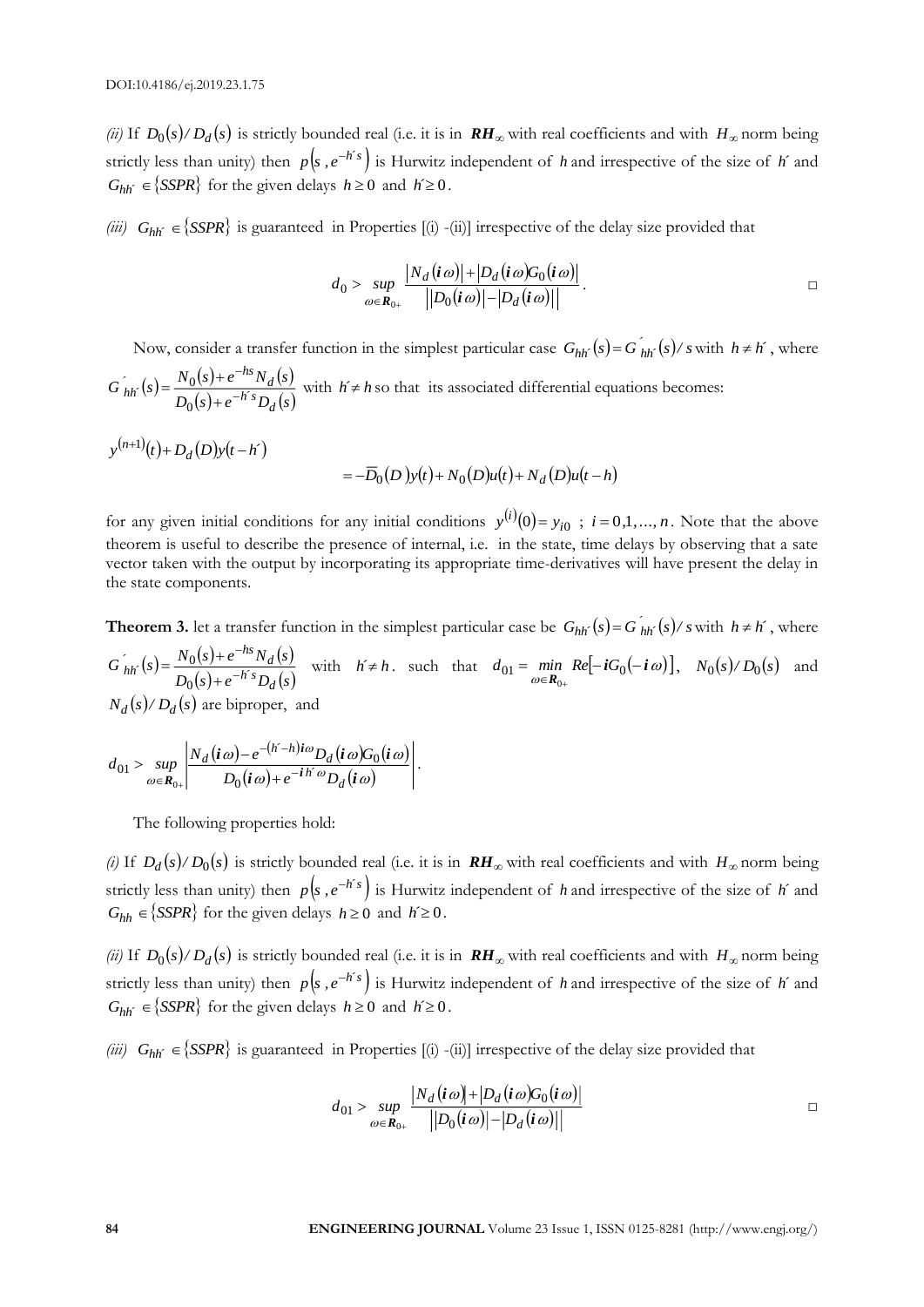**Proof:** From Property 11,  $G'_{hh'}(s) \in \{SPR_0\}$  if  $G'_{hh'}(s)$  is stable and biproper with  $Re\left(iG'_{hh'}(i\omega)\right) < 0$ ;  $\forall \omega \in R_{0+}$ . The last condition can read equivalently

$$
Re\left(iG_{hh'}^{\dagger}^*(i\omega)\right) = Im G_{hh'}^{\dagger}(i\omega) = -Re\left(iG_{hh'}^{\dagger}(i\omega)\right) > 0
$$
  
\n
$$
\forall \omega \in R_{0+}.\text{ Thus,}
$$
  
\n
$$
Re\left(iG_{hh'}^{\dagger}^*(i\omega)\right) = Re\left(i\frac{N_0(i\omega) + e^{-i\omega h}N_d(i\omega)}{D_0(i\omega) + e^{-i\omega h}D_d(i\omega)}\right)^*
$$
  
\n
$$
= -Re\left(i\frac{N_0(-i\omega) + e^{i\omega h}N_d(-i\omega)}{D_0(-i\omega) + e^{i\omega h}D_d(-i\omega)}\right) > 0
$$
\n(18)

Define:

$$
N_{01}(i\omega) = -iN_0(-i\omega) = (iN_0(i\omega))^* \qquad D_{01}(i\omega) = -iD_0(-i\omega) = (iD_0(i\omega))^*
$$

$$
N_{d1}(i\omega) = -iN_d(-i\omega) = (iN_d(i\omega))^* \qquad D_{d1}(i\omega) = -iD_d(-i\omega) = (iD_d(i\omega))^*
$$
(19)

;  $\forall \omega \in \mathbf{R}_{0+}$ , so that  $e^{-i\omega h} N_{d}(\mathbf{i}\omega) = (ie^{i\omega h} N_{d}(\mathbf{i}\omega))^*$ *h d*  $e^{-i\omega h}N_{d1}(i\omega) = (ie^{i\omega h}N_d(i\omega))^*$  and  $e^{-i\omega h}D_{d1}(i\omega) = (ie^{i\omega h}D_d(i\omega))^*$  $e^{-i\omega h}D_{d1}(i\omega) = (ie^{i\omega h}D_{d}(i\omega))^{\dagger}$ ;  $\forall \omega \in R_{0+}$ 

and then

$$
Re\left(\mathbf{i}G_{hh'}^{*}(i\omega)\right) = Re\left(\frac{N_{01}(i\omega) + e^{-i\omega h}N_{d1}(i\omega)}{D_{01}(i\omega) + e^{-i\omega h'}D_{d1}(i\omega)}\right)_{;\ \forall \omega \in \mathbf{R}_{0+}.\tag{20}
$$

As a result, the proof of Theorem 3 follows as that of Theorem 2 under the replacements:

$$
N_0(i\omega) \to N_{01}(i\omega) \quad ; \quad D_0(i\omega) \to D_{01}(i\omega) \nN_d(i\omega) \to N_{d1}(i\omega) \quad ; \quad D_d(i\omega) \to D_{d01}(i\omega)
$$
\n(21)

;  $\forall \omega \in \mathbf{R}_{0+}$  by noting that

$$
d_{01} > \sup_{\omega \in \mathcal{R}_{0+}} \left| \frac{N_d(i\omega) - e^{-(h'-h)i\omega} D_d(i\omega) N_0(i\omega) / D_0(i\omega)}{D_0(i\omega) + e^{-ih'\omega} D_d(i\omega)} \right|
$$

is the same condition as

$$
d_{01} > \sup_{\omega \in \mathbf{R}_{0+}} \left| \frac{N_{d1}(i\omega) - e^{-(h'-h)i\omega} D_{d1}(i\omega) N_{01}(i\omega) / D_{01}(i\omega)}{D_{01}(i\omega) + e^{-ih'\omega} D_{d1}(i\omega)} \right|
$$

## **4. Numerical Simulations**

This section contains some numerical examples illustrating the results introduced in the previous Section 3, in particular concerning Theorems 1 and 2. To this end, consider the transfer function (1) with the polynomials given by:

$$
N_0(s) = 42(s+2), D_0(s) = s^2 + 13s + 42, N_d(s) = 3, D_d(s) = 2s + 1.
$$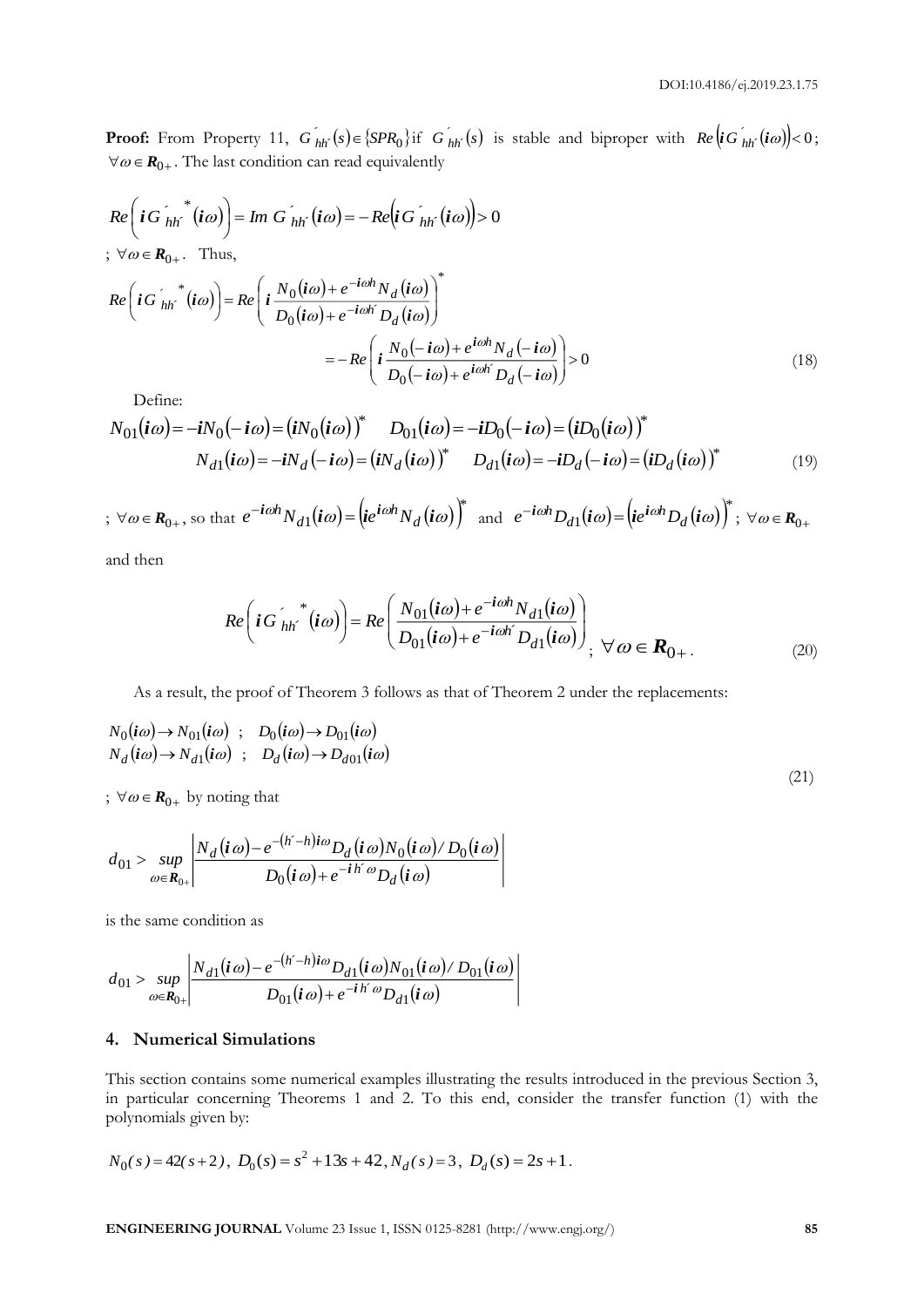The time delay is given by  $h = 2.5$  s while  $d_0 = \min_{\omega \in R_{0+}} Re G_0(i\omega) = 0.656$  $d_0 = \min_{\omega \in R_{0+}} Re\, G_0(i\omega) = 0.$  $\omega$  $\omega$ *) = 0.656. Moreover, both*  $G_0(s)$  *and* 

 $G_d(s)$  are proper, and

$$
d_0 = 0.656 > 0.6031 = \sup_{\omega \in R_{0+}} \left| G_{ins}(\boldsymbol{i}\omega) \right| = \sup_{\omega \in R_{0+}} \left| \frac{N_d(\boldsymbol{i}\omega) - D_d(\boldsymbol{i}\omega)G_0(\boldsymbol{i}\omega)}{D_0(\boldsymbol{i}\omega) + e^{-i\hbar\omega}D_d(\boldsymbol{i}\omega)} \right|.
$$

 Figure 1 shows the frequency response of the instrumental transfer function  $D_0(i\omega) + e^{-in\omega}D_d(i\omega)$  $G_{ins}(i\omega) = \frac{N_d(i\omega) - D_d(i\omega)G_0(i\omega)}{N_d}$  $^{ho}D_d$  $d_{ins}(\boldsymbol{i}\omega) = \frac{N_d(\boldsymbol{i}\omega) - D_d(\boldsymbol{i}\omega)\Theta_0(\boldsymbol{i}\omega)}{D_0(\boldsymbol{i}\omega) + e^{-i\hbar\omega}D_d(\boldsymbol{i}\omega)}$  $\omega = \frac{N_d (i\omega) - D_d (i\omega) G_0 (i\omega)}{D_0 (i\omega) + e^{-ih\omega} D_d (i\omega)}$  $\boldsymbol{i}\omega$ ) =  $\frac{N_d(\boldsymbol{i}\omega) - D_d(\boldsymbol{i}\omega)G_0(\boldsymbol{i}\omega)}{D_0(\boldsymbol{i}\omega) + e^{-i\boldsymbol{i}\omega}D_d(\boldsymbol{i}\omega)}$  $=\frac{N_d(i\omega)-N}{D_0(i\omega)+N}$  $\frac{0}{100}$  marking its peak value at 0.6031.



Fig. 1. Frequency response of  $G_{ins}$  ( $i\omega$ ) with its maximum value.

Now, we are in conditions of applying Theorem 1. In this way, the transfer function

$$
\frac{D_d(s)}{D_0(s)} = \frac{2s+1}{s^2+13s+42}
$$

is strictly bounded real since it is stable with stable inverse while  $\left\| \frac{D_d(s)}{D_d(s)} \right\| = 0.1539 < 1$  $\left( s\right)$  $\left( s\right)$ 0  $= 0.1539<$  $D_0(s)\|_{\infty}$  $\left\| \frac{D_d(s)}{D_s(s)} \right\| = 0.1539 < 1$ . As a consequence,

 $p(s, e^{-hs}) = D_0(s) + e^{-hs}D_d(s)$  is Hurwitz regardless of the delay and  $G_h \in \{SSPR\}$  for the delay  $h = 2.5$ secs., according to Theorem 1*(i)*. Furthermore, we have that condition (3) holds since

$$
d_0 = 0.656 > 0.6048 = \sup_{\omega \in R_{0+}} \frac{|N_d(i\omega) - D_d(i\omega)G_0(i\omega)|}{||D_0(i\omega) - |D_d(i\omega)||},
$$

and we can conclude from Theorem  $3(iii)$  that  $G_h \in \{SSPR\}$  regardless of the delay and not only for the particular case of  $h = 2.5$  secs. In order to check that  $p(s, e^{-hs})$  is Hurwitz we may consider the equation  $p(s, e^{-hs}) = D_0(s) + e^{-hs}D_d(s) = 0$ , implying  $1 + \frac{D_d(s)}{R}e^{-hs} = 0$  $\left( s\right)$  $1 + \frac{D_d(s)}{2}$ 0  $+\frac{D_d(s)}{D_o(s)}e^{-hs}$  $\frac{D_d(s)}{D_s(s)}e^{-hs} = 0$ , and plot the Nyquist diagram of the

transfer function  $H(s) = \frac{D_d(s)}{R} e^{-hs}$  $D_0(s)$  $H(s) = \frac{D_d(s)}{2}e^{-s}$  $\left( s\right)$  $(s) = \frac{D_d(s)}{s}$  $\overline{0}$ Since  $D_0(s)$  is Hurwitz, so will be  $p(s, e^{-hs})$  if the Nyquist plot of  $H(s)$  does not encircle the point (-1, 0). The following Figure 2 displays the Nyquist plot of  $H(s)$  for two different values of the delay. It can be observed that the point  $(-1, 0)$  is not encircled any time (in fact, this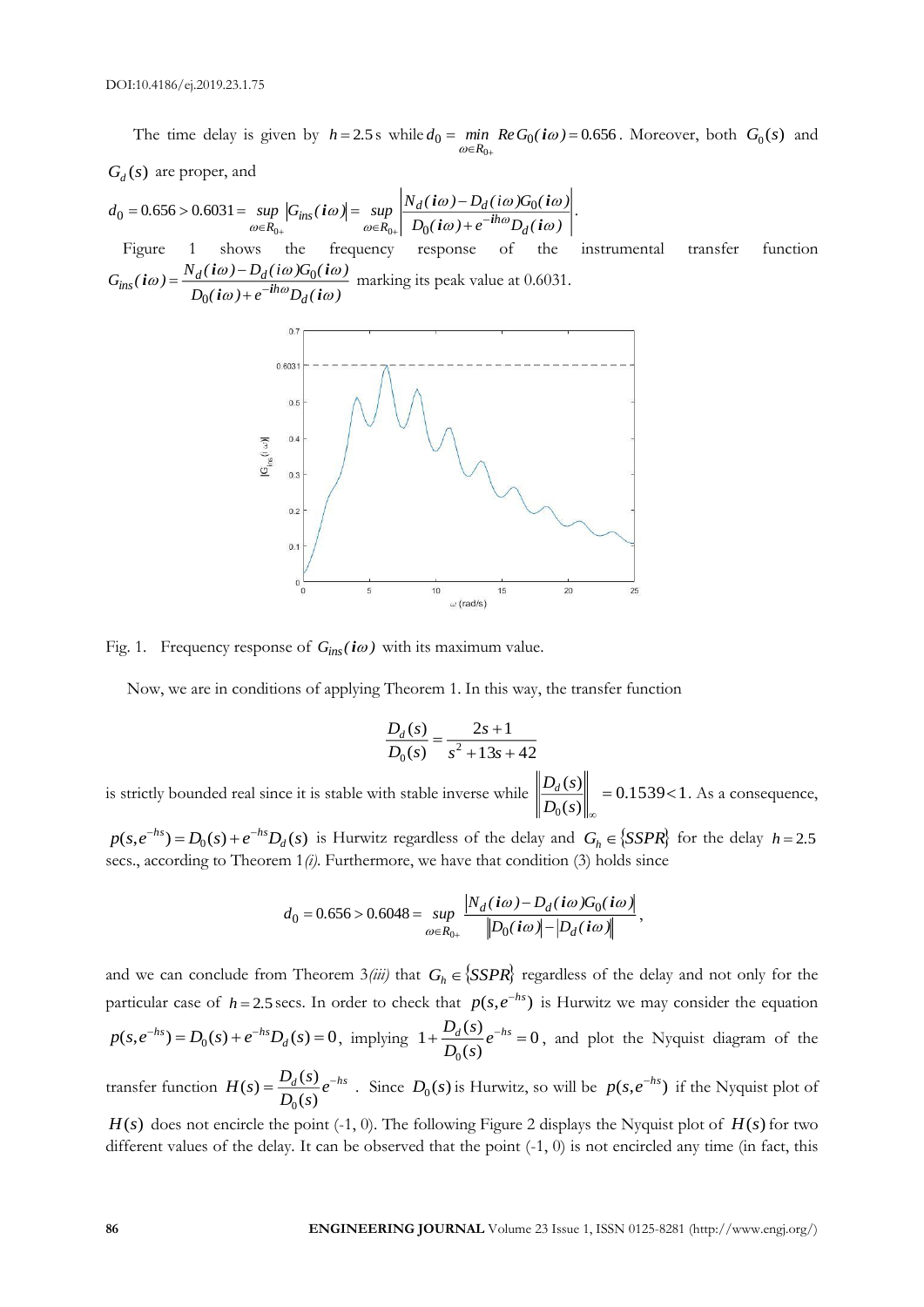point does not even appear in the figure since it would be displaced too much to the left) and  $p(s, e^{-hs})$  is Hurwitz for the two delays considered as example, as Theorem 1 predicts.



Fig. 2. Nyquist plot of  $H(s)$  for two different values of the delay.

Now, consider the transfer function defined by Eq.  $(16)$  with the same polynomials as before and  $h' = 4$ secs. . We again have  $d_0 = \min_{\omega \in R_{0+}} Re G_0(i\omega) = 0.656$  $d_0 = \min_{\omega \in R_{0+}} Re\, G_0(i\omega) = 0.$  $\omega$  $\omega$ *) = 0.656, both*  $G_0(s)$  *and*  $G_d(s)$  *are proper, and* 

$$
d_0 = 0.656 > 0.6437 = \sup_{\omega \in R_{0+}} \left| G_{ins2}(i\omega) \right| = \sup_{\omega \in R_{0+}} \left| \frac{N_d(i\omega) - e^{-(h'-h)i\omega} D_d(i\omega) G_0(i\omega)}{D_0(i\omega) + e^{-ih'\omega} D_d(i\omega)} \right|.
$$

Figure 3 depicts the frequency response of the instrumental transfer function  $D_0(i\omega) + e^{-i\omega \omega} D_d(i\omega)$  $G_{ins2}(i\omega) = \frac{N_d(i\omega) - e^{-(n-\theta)t\omega}D_d(i\omega)G_0(i\omega)}{d\omega}$  $^{ih' \omega}D_d$  $d_{\text{rms2}}(i\omega) = \frac{N_d(i\omega) - e^{-(h'-h)i\omega}D_d(i\omega)}{D_0(i\omega) + e^{-ih'\omega}D_d(i\omega)}$  $\omega = \frac{N_d (1\omega) - e^{-(1-\alpha)/2} D_d (1\omega) G_0 (1\omega)}{D_d (1\omega) - i\hbar^2 \omega D_d (1\omega)}$ ω  $i\omega + e^{-i\mu \omega} D_{\nu}(i\omega)$  $\boldsymbol{i}\omega$ ) =  $\frac{N_d(\boldsymbol{i}\omega) - e^{-(\boldsymbol{i}\omega - \boldsymbol{i})/\omega}D_d(\boldsymbol{i}\omega)G_0(\boldsymbol{i})}{D_n(\boldsymbol{i}\omega) + e^{-i\boldsymbol{i}\omega}D_n(\boldsymbol{i}\omega)}$  $\neg$   $\mu$   $\neg$  $^+$  $=\frac{N_d (100)}{D_0(}$  $\sigma_2(i\omega) = \frac{N_d(i\omega) - e^{-i\omega}}{i\omega}$  marking its peak value at 0.6437.



Fig. 3. Frequency response of  $G_{ins2}(i\omega)$  with its maximum value.

Thus,  $D_d(s)/D_0(s)$  is strictly bounded real and from Theorem 2(i) we can conclude that  $p(s, e^{-h^s s})$  is Hurwitz regardless the values of the delays *h* and *h'*. This fact is corroborated by the Nyquist plot of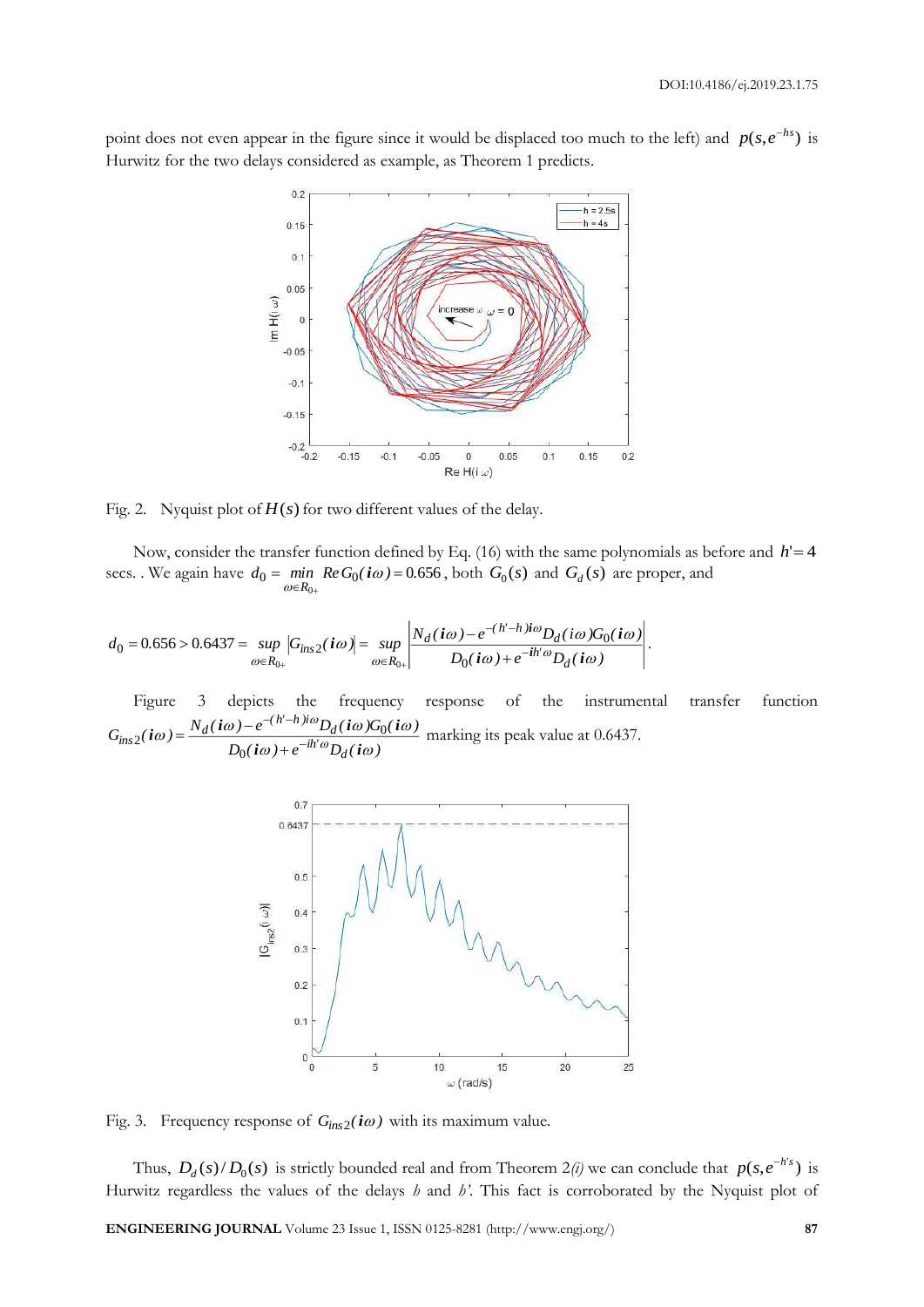$\frac{a}{D_0(s)}e$  $H'(s) = \frac{D_d(s)}{2} e^{-h^2}$  $_{0} (s)$  $f(s) = \frac{D_d(s)}{D_s} e^{-h^s s}$  in the same way as before. The following Fig. 4 displays the Nyquist plot of  $H^1(s)$  for

 $h'$  = 4 secs. and  $h'$  = 6 secs., as example. It can be deduced from Fig. 4 that the point (-1,0) is not encircled any time resulting in a stable polynomial for any value of the delay, as Theorem 2 claims. In addition, we may test the stability of  $G_{hh}(s)$  by applying a unity step input to it. Thus, Fig. 5 displays the step response of  $G_{hh}(s)$  for different values for the delays. The figure contains the cases when  $h = h' = 0$ ,  $h = 2.5$  secs. and  $h'$  = 4s, and  $h$  = 9 secs. and  $h'$  = 5 secs.. It can be observed from Fig. 5 that the output is bounded and converges to a constant value in all cases, implying the stability of  $G_{hh}(s)$ , as concluded from Theorem 2.



Fig. 4. Nyquist plot of  $H'(s)$  for two different values of the internal delay.



Fig. 5. Step response for  $G_{hh}(s)$  and various internal and external delays h and  $h'=hp$ .

Furthermore, from Theorem 2(*i*), we can also deduce that  $G_{hh'} \in \{SSPR\}$  for the particular iternal and external delays  $h = 2.5$  secs. and  $h' = 4$  secs.. However, in this case the condition *(iii)* of Theorem 2 is not satisfied since

$$
d_0 = 0.656 < 0.6629 = \sup_{\omega \in R_{0+}} \frac{|N_d(i\omega)| + |D_d(i\omega)G_0(i\omega)|}{|D_0(i\omega)| - |D_d(i\omega)|}
$$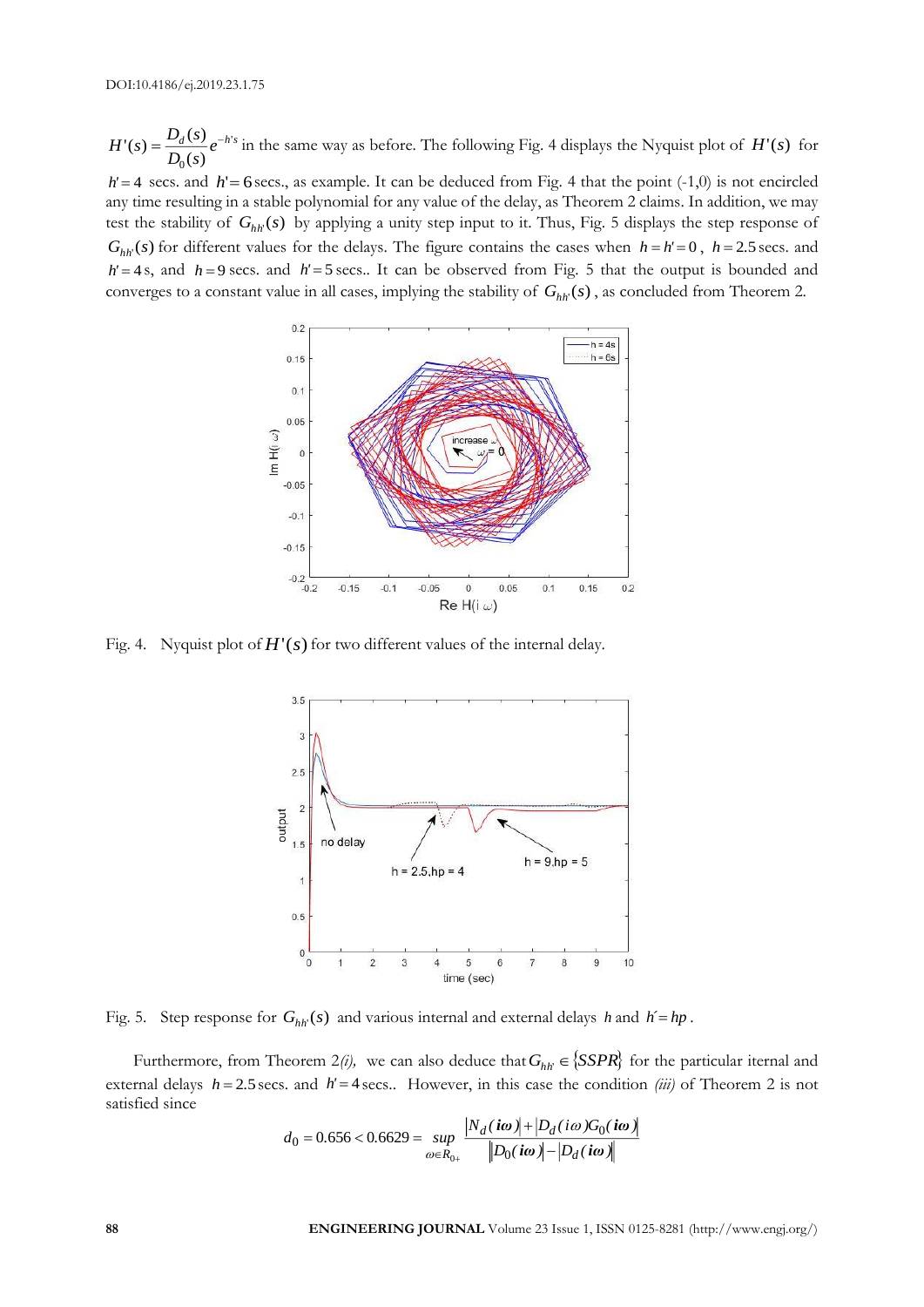Consequently,  $G_{hh'} \notin \{SSPR\}$  independently of the delays and Theorem 2 inform us that the  $\{SSPR\}$ condition must be checked every time for every pair of delay values. Finally, Fig. 6 depicts the polar plot of the frequency response of  $G_{hh'}(i\omega)$  for the delay-free and the case of  $h = 2.5$  secs. and  $h' = 4$  secs. . It can be observed that the presence of delays visibly modifies the frequency response of the system, fact that points out the complexity of dealing with time-delay systems. In this way, the presented methods offer a valuable tool to study the stability and sensitivity with respect to delay of such systems.



Fig. 6. Frequency responses of  $G_{hh'}(i\omega)$  without delay and for  $h = 2.5$  secs. and  $h' = hp = 4$  secs.

## **5. Some Applicability Discussion**

We pay now attention to two control configurations displayed in block diagrams in Figs. 7 and 8 below which involve the presence of point delays and which adjust to the theoretical formalism of the above sections. We also present later on a physical example concerning positive realness which adjusts to the numerical examples discussed in the above section.





The proposed methods can used to analyse the stability of feedback control loops involving time delays in a variety of situations. For instance, Fig. 7 displays a closed-loop control system with a delayed feedback. These systems arise, for example, when a sensor delay appears in the output measurement system. The closedloop transfer function is:

$$
\frac{Y(s)}{R(s)} = \frac{M(s)C_2(s)}{N(s)C_1(s) + M(s)C_2(s)e^{-hs}}
$$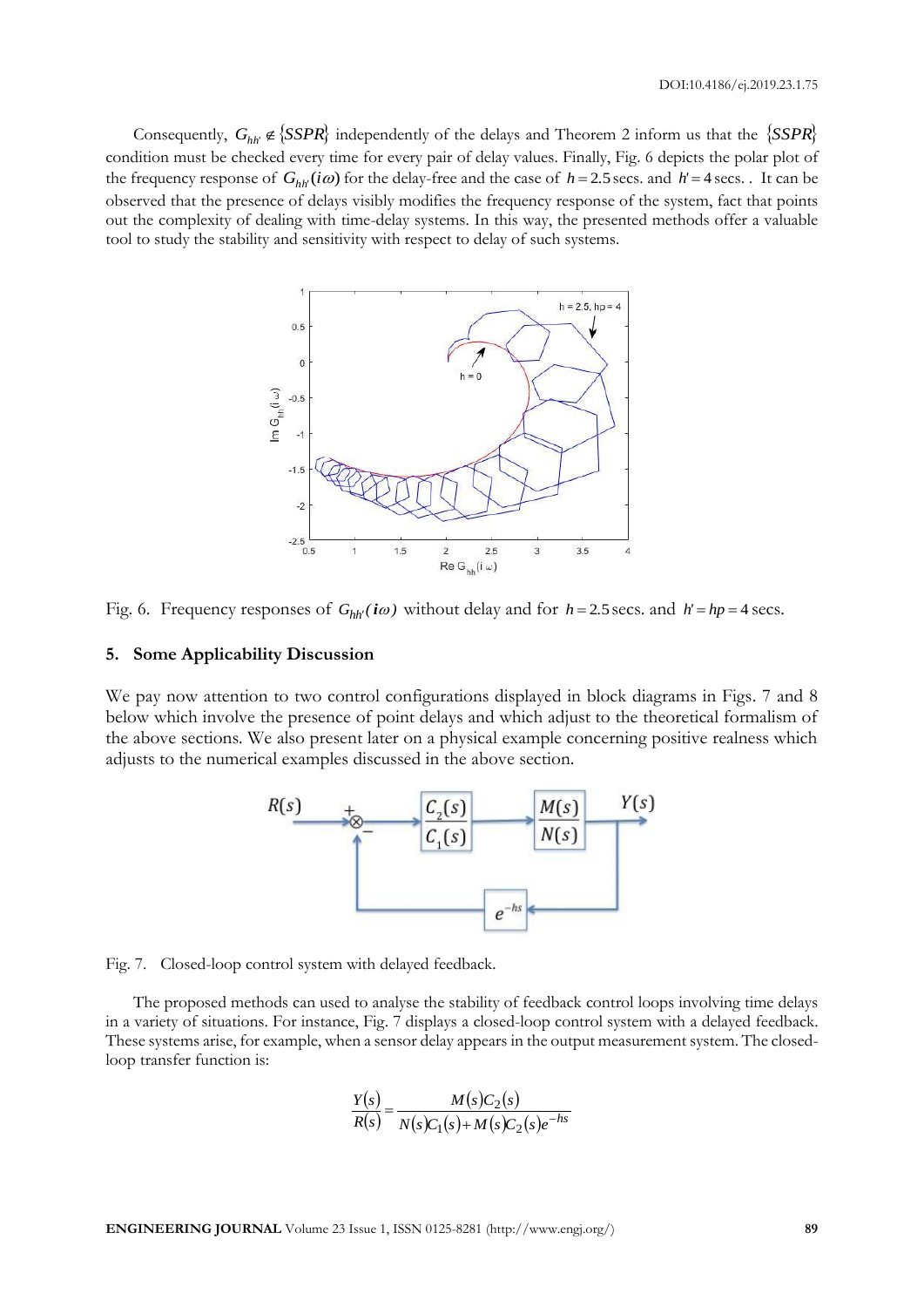which is a particular case of (1). In this way, Theorems 1-3 can be used to analyse the stability of the closedloop system in the presence of the sensor delay along the potential dependency of stability with delay (sensitivity analysis).

Thus, the above closed-loop configuration could play the role of a feed-forward block which has a transfer functions which adjusts to the theoretical framework of the above sections and contain delays. If a minimum input-output interconnection gain to achieve the requirements on strict positive realness is needed then such a gain could be incorporated from the input r to the output y. If the resulting transfer function, subject eventually to delays, satisfy the requirements for strong strict positive realness of the given theoretical framework then any controller (being, perhaps, nonlinear and time-varying) belonging to any hyperstable class of controllers being defined as the class which satisfies a Popov's type inequality of the form below:

$$
\int_0^t r(\tau)(-y(\tau))d\tau \ge -\gamma \text{ for all } t > 0
$$

and any given finite positive real constant  $\gamma$ . Any controller within such a class is valid to generate the controlled plant feedback input  $r(t)$  to the feed-forward controlled plant. The whole configuration of controlled plant ( feed-forward loop) and any controller of the given hyperstable class gives as a result that  $0 < E(t) \le \gamma$ , where  $E(t) = \int_0^t r(\tau) y(\tau) d\tau$  is the input-output energy for any  $t > 0$ . See [1,4, 7, 16]. The inequality that the energy is positive comes from the positivity of the feed-forward loop which is the central framework in this paper. The boundedness of the energy comes from Popov's inequality being satisfied by any controller in such a class. The final result is that the closed-loop system is globally asymptotically hyperstable, that is, globally asymptotically stable for a feed-forward plant, with eventual point delays, which is strongly strictly positive real and any controller which satisfies Popov's inequality.

 Other alternative control schemes can also be represented in closed-loop form by equations that are particular cases of (1). For example, Figure 8 displays other example when the plat itself possesses a delay.



Fig. 8. Closed-loop control of a delayed system with delayed feedback.

In this case, the transfer function is:

$$
\frac{Y(s)}{R(s)} = \frac{M(s)C_2(s)}{N(s)C_1(s) + M(s)C_2(s)e^{-hs}}e^{-h's}
$$

since the term  $e^{-h^s}$  appears in a multiplicative way, since it is an external delay (i.e. either in the input or the output), it does not threaten the stability of the closed-loop and can be omitted in the subsequent stability and delay sensitivity analysis. Consequently, the methods introduced in this paper could be applied to the transfer function, which is also a particular case of (1). In this way, the proposed approach is revealed as a method with important applications to Engineering Systems.

We now discuss the positive realness issues of a simple practical example with engineering insight which is worked from an analytic point of view. The involved transfer function is subject to feedback and includes a delay. This example is a practical case study which adjusts to the discussions of Section 4 and which can be interpreted as several alternative possible particular cases of the mathematical results of Section 3.

Consider a series RLC electric circuit which has a tandem of a voltage source and a current source described by the equation: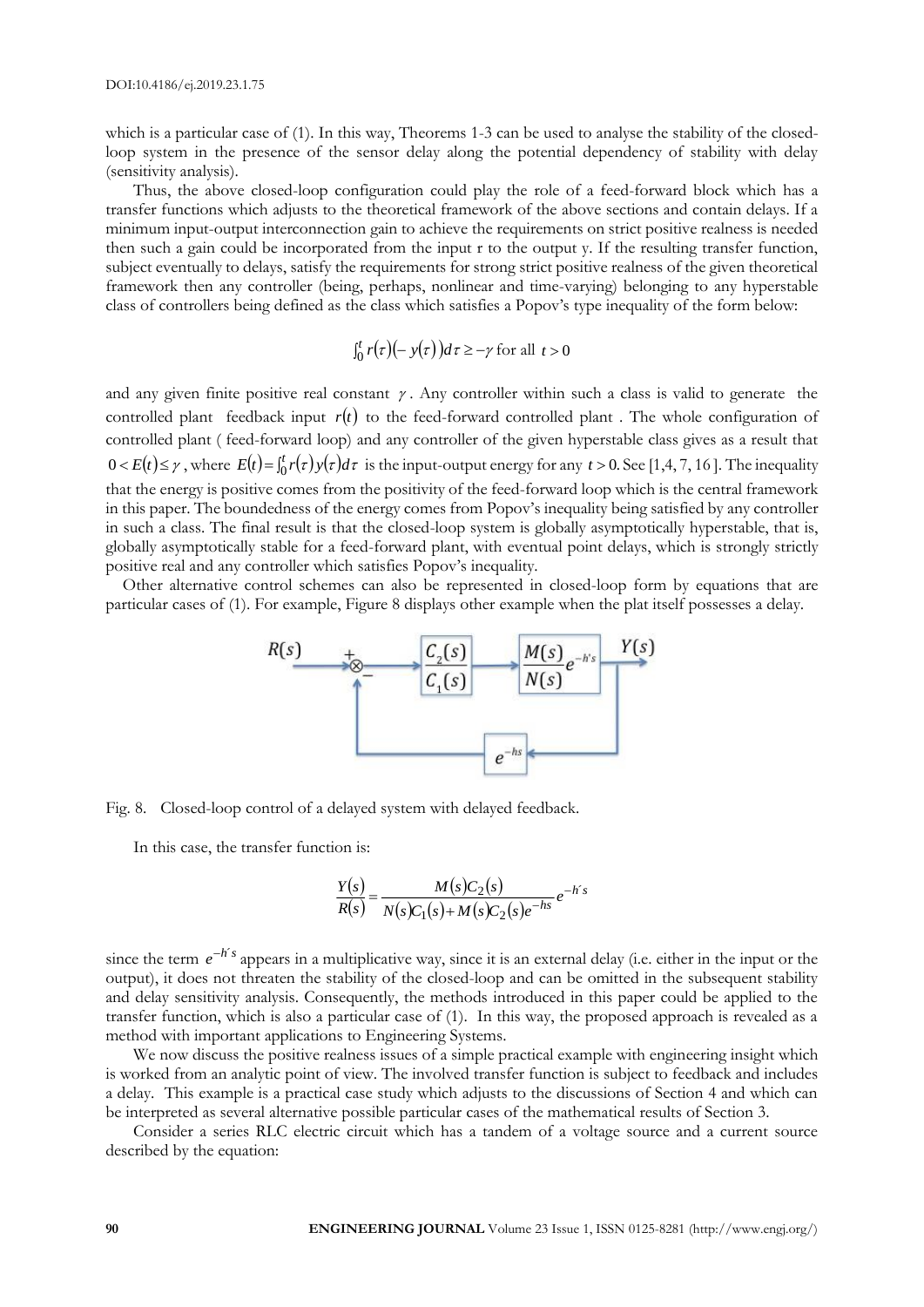$$
v(t) + Ki(t) = L\frac{di(t)}{dt} + Ri(t) + \frac{1}{C}\int_{0}^{t} i(\tau)d\tau + v_c(0)
$$

In particular, the current-dependent voltage and the resistor R are equivalent to a whole resistor of value  $(R - K)$  which is positive if  $R > K$ , null if both are identical and negative if  $K > R$ . This delay-free circuit is discussed in [23]. See also, for instance, [24-26] for other implementations involving positivity or passivity issues. Assume that a transformer of gain *d* is coupled in series with a current-dependent voltage source of gain  $\lambda$ , the current being that generated from the above part of the circuit subject to a constant delay h giving the total tandem voltage:

$$
v_r(t) = dv(t) + \lambda i(t - h)
$$

The above circuitry is displayed in Fig. 9 below:



Fig. 9. Electric circuit with delay.

It is assumed that  $\lambda$  and  $d$  are independent of the frequency in a wide range of frequencies of interest. Now, take Laplace transforms in the first equation with zero initial conditions and replace  $V(s)$ , the Laplace transform of  $v(t)$ , in the second one to yield:

$$
G(s) = \frac{V_r(s)}{V(s)} = \frac{\lambda Cse^{-hs}}{LCs^2 + (R - K)Cs + 1} + d
$$
\n(22)

Note that the delay *h* is an external delay in the above characterization. Define auxiliary parameters  $k = \lambda / L$ ,  $a = (R - K) / L$ ,  $b = 1 / LC$ . Two cases are discussed for zero and non-zero delays:

a) *Zero delay*: If  $R > K$  (then  $a > 0$ ),  $d = 0$  (i.e. null input-output direct interconnection gain) and  $h = 0$  (i.e. delay-free case). Note that the transfer function  $G(s)$  has relative degree one, it is stable and  $(i\omega)$ 2  $\geq$ =  $\omega$ ) =  $\frac{k a \omega}{\sqrt{2}}$  $Re G(i\omega) = \frac{ka\omega^2}{(a-2)^2 - a^2} \ge 0$ ;  $\forall \omega \in R_{0+}$  for any  $\lambda > 0$ , then  $a > 0$  and  $b > 0$ . Then,  $G \in \{PR\}$ . Also,

 $\frac{1}{\left(b-a^2\right)^2 + a^2 \omega^2} \ge 0$  $2^2$  2 2  $-\omega$ <sup>-</sup> l +  $\omega$  +  $a$   $\omega$  $b-a^2$  +  $a$  $G \notin \{SPR\}$  since the hodograph tends to zero as the frequency tends to  $\pm$  infinity and it is also zero for zero

frequency. The polar and Nyquist frequency plots are tangent with the zero point of the complex plane at infinity frequencies. Since, at finite frequencies the polar plot lies fully in the fourth quadrant of the complex plane, one concludes positive realness. Since the poles are both strictly stable,  $G \in \{PR\}$ . Note that any positive input-output interconnection gain makes  $G \in \{SSPR\}$  since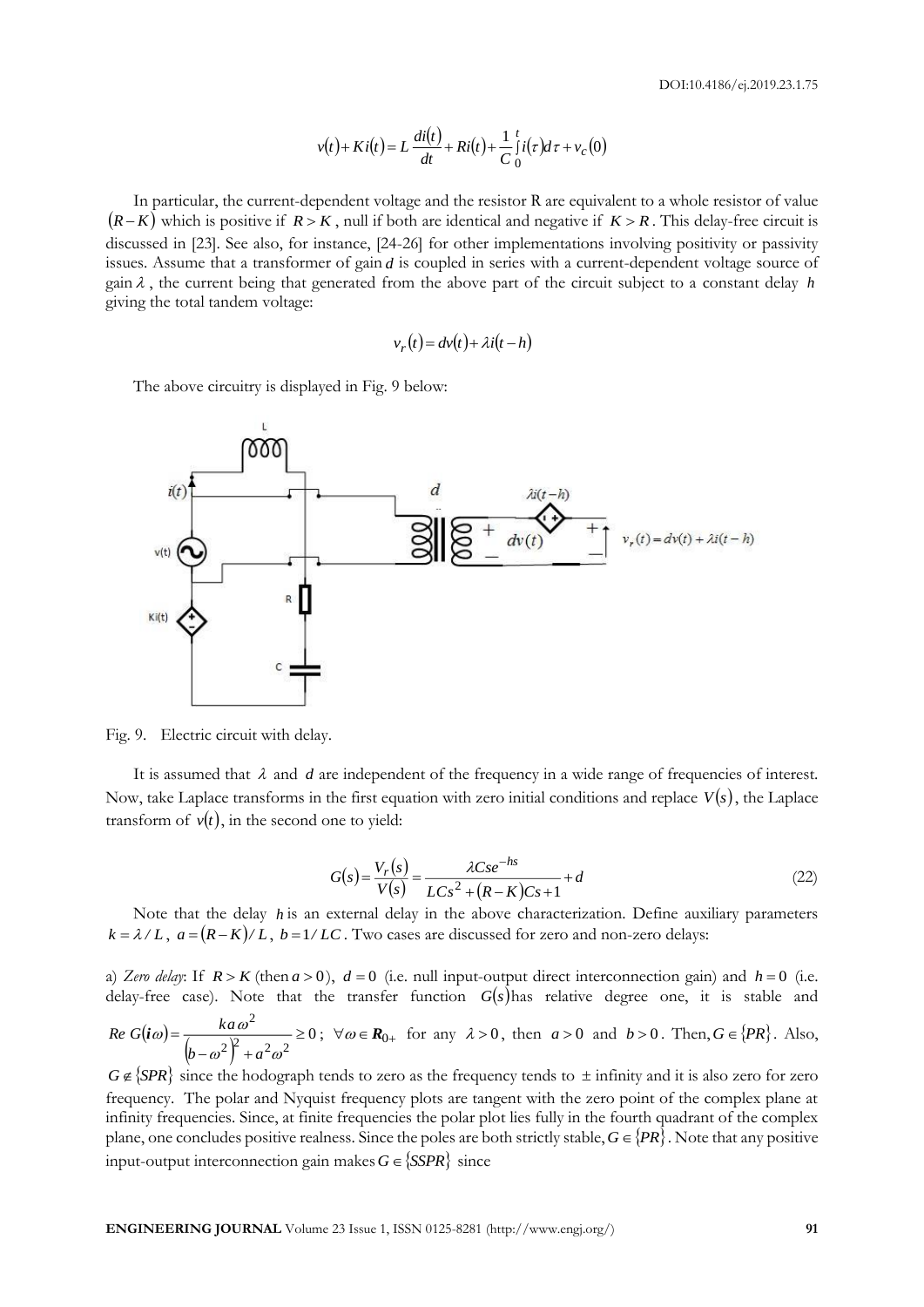$$
Re\ G(i\omega) = \frac{ka\,\omega^2}{\left(b - \omega^2\right)^2 + a^2\omega^2} + d > 0\,;\ \forall\,\omega \in \mathbf{R}_{0+} \,.
$$

b) *Non-zero delay*: Now,

$$
G(i\omega) = \frac{ik\omega(\cos(h\omega) - i(\sinh\omega))}{(b - \omega^2) + i\omega} + d = \frac{k\omega \sin(h\omega) + ik\omega \cos(h\omega)}{(b - \omega^2) + i\omega} + d
$$

$$
= \frac{[(b - \omega^2) - i\omega \omega] [k\omega \sin(h\omega) + ik\omega \cos(h\omega)]}{(b - \omega^2)^2 + \omega^2 \omega^2} + d
$$

Then,

$$
Re\,G(i\omega) = k\omega \frac{\left(b - \omega^2\right)\sin(h\omega) + a\omega \cos(h\omega)}{\left(b - \omega^2\right)^2 + a^2\omega^2} + d
$$

Some lower-bounds of  $|Re G(i\omega)|$  for all  $\omega \in clR (= R \cup \{\pm \infty\})$  are:

$$
Re\ G(i\omega) \ge \inf_{\omega \in c\mathbb{R}_{0+}} Re\ G(i\omega) \ge d - d_1; \ d_1 = \sqrt{2}k \max_{\omega \in c\mathbb{R}_{0+}} d_{1a}(\omega)
$$
  
\n
$$
Re\ G(i\omega) \ge \inf_{\omega \in c\mathbb{R}_{0+}} Re\ G(i\omega) \ge d - d_2; \ d_2 = k \max_{\omega \in c\mathbb{R}_{0+}} d_{2a}(\omega)
$$
  
\n
$$
Re\ G(i\omega) \ge \inf_{\omega \in c\mathbb{R}_{0+}} Re\ G(i\omega) \ge d - d_3; \ d_3 = k \max_{\omega \in c\mathbb{R}_{0+}} d_{3a}(\omega)
$$

where 
$$
cl \mathbf{R}_{0+} = \mathbf{R}_{0+} \cup \{+\infty\}
$$
, and

$$
d_{1a}(\omega) = \left(\frac{\omega|b-\omega^2|}{(b-\omega^2)^2 + a^2\omega^2}, \frac{a\omega^2}{(b-\omega^2)^2 + a^2\omega^2}\right), d_{2a}(\omega) = \frac{\omega|b-\omega^2||\sin(h\omega)| + a\omega^2\sqrt{1-\sin^2(h\omega)}}{(b-\omega^2)^2 + a^2\omega^2},
$$
  

$$
d_{3a}(\omega) = \frac{\omega|b-\omega^2|\sqrt{1-\cos^2(h\omega)} + a\omega^2|\cos(h\omega)|}{(b-\omega^2)^2 + a^2\omega^2}.
$$

**82 EVALUE 1 ENGINEERING CONSULTS AND CONSULTS AND ALSO CONSULTS AND CONSULTS (** $\vec{B}(\vec{b}) = \frac{1}{\langle \vec{b} \cdot \vec{b} \rangle^2 + \alpha^2 \vec{a} \cdot \vec{b} \rangle^2}$  **<b>EVALUE 1 ENGINEERING CONSULTS AND CONSULTS (** $\vec{B}(\vec{b}) = \alpha^2 \vec{b} + \alpha \vec{b}$ **)** Note that the symmetry of the hodograph allows to make feasible checking the inequalities just for positive frequencies including  $\{\pm \infty\}$  and  $\omega = 0$ . Note also that  $d_1$ ,  $d_2$  and  $d_3$  are finite. So,  $G(s)$  is strongly positive real if the interconnection input-output gain *d* is large enough to exceed strictly any of the values  $d_1$ ,  $d_2$  or  $d_3$ . In particular, the condition  $d > d_1$  guarantees that  $G \in \{SSPR\}$  independent of the size of the delay *h*. The conditions of minimum input-output interconnection gain  $d > d_2$  or  $d > d_3$  can be tested for strong positive realness being dependent on the delay size h. The calculations of  $d_i$  for  $i = 1, 2, 3$  can be performed;

a) from the plots of the functions versus frequency  $d_{ia}(\omega)$  for  $i = 1, 2, 3$ ;

b) by calculating analytically the maxima of  $d_{ia}(\omega)$  for  $i = 1, 2, 3$ ;

c) by implementing the following steps: c1) displaying the polar frequency plot of the delay-free transfer function, c2) correcting a set of sufficiently tight set of points of such a frequency plot with a circumference or radius one centred at each of such points which takes account for the delay modification of the polar plot, c3) establish and estimation of the minimum value of the real part of the hodograph  $d_{min} \leq int \ Re G(i\omega)$  (this value could be negative), c4) the input-output interconnection gain  $\omega \in clR_{0+}$ 

satisfying the constraint  $d > |d_{min}|$  guarantees that  $G \in \{SSPR\}.$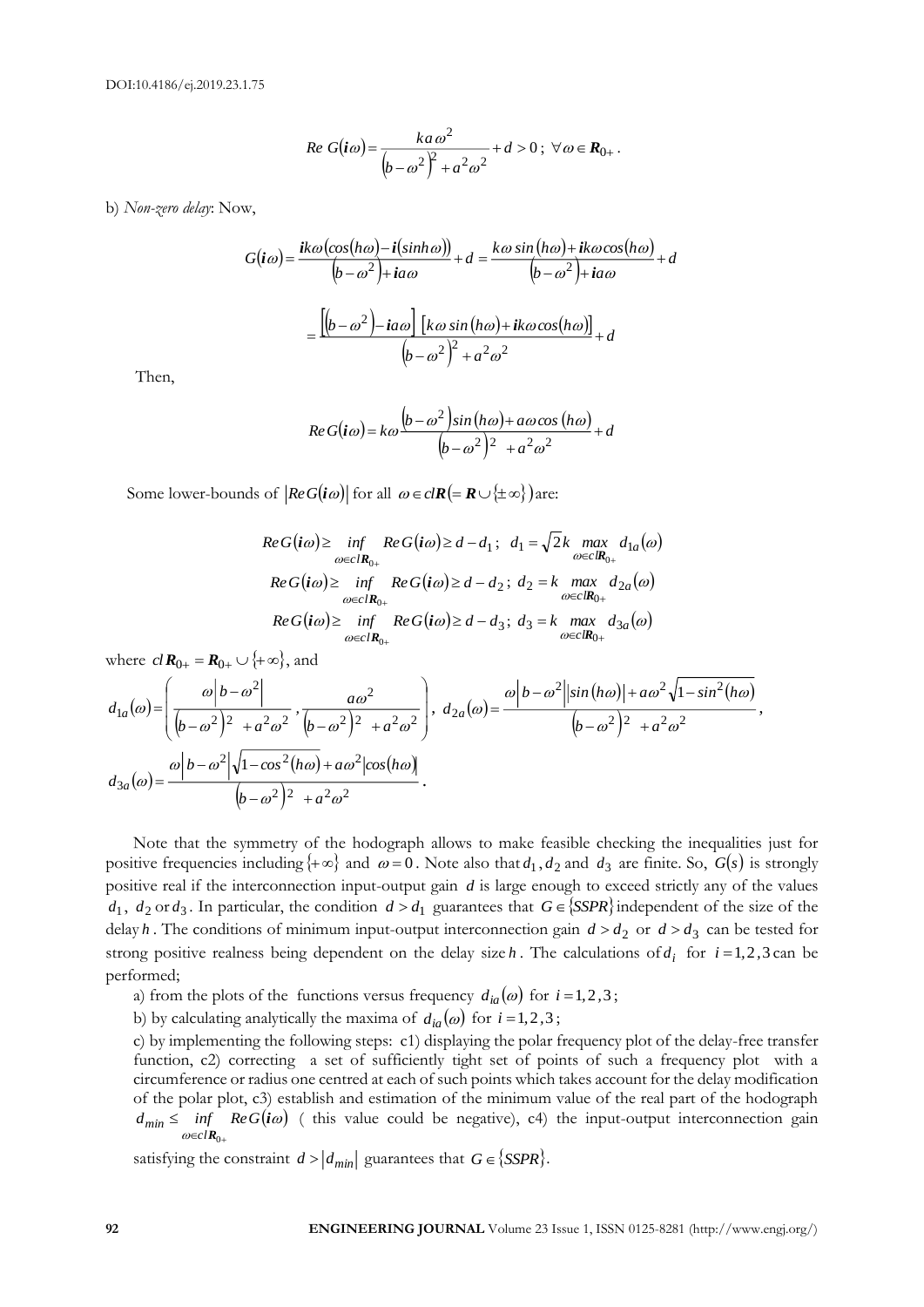The above design of the input-output interconnection gain guarantees that the hodograph associated with the transfer function lies in the first and fourth quadrants of the complex plane and they should be applied only if the transfer function is strictly stable which is a necessary condition for its strong strict positive realness. Otherwise, the transfer function should be first stabilized via some stabilizing controller and then to ensure its strong positive realness by the incorporation of a sufficiently large positive input-output interconnection gain. Note that the input  $(v(t))$ -output  $(v<sub>r</sub>(t))$  energy is positive for all  $t > 0$  as a direct consequence of the strong strict positive realness of the transfer function. Finally, note also that the properties of positive realness of the transfer function (22) are covered in a formal setting by any of the following particular cases:

a) Theorem 1 with  $N_0 = D_d = 0$ ;

b) Theorems 2 and 3 with  $N_0 = 0$  and  $h = 0$  while  $D_0$  and  $D_d$  are non-uniquely selected so that its sum equalizes the denominator polynomial of the current transfer function;

c) Theorems 2 and 3 with  $N_0 = D_d = 0$  while  $D_0$  equalizes the denominator polynomial.

#### **6. Conclusions**

The paper has discussed the fact that if the real positivity of a transfer function in the delay-free case is not strict then the property is usually lost in the presence of delays. Also, it has been studied the case when the transfer function is composed of a parallel time-delay free one with one being a subject to an external delay which is physically present in either the input or the output of the dynamic system described by the second part of a such a parallel disposal. This section has also included other various main results for the case when the transfer function is described by a quotient of quasi-polynomials composed of additive delay-free and delayed terms. Such a description is, in particular, useful to describe the case of internal (i.e. in the state) delays. The study has also included a further result which considers the combined presence of internal and external delays. Some applicability discussion and numerical results have also been given, with illustrative frequency responses, Nyquist plots and time responses and a worked physical example involving circuitry, which are concerned with the studied properties of positive realness transfer functions subject to point delays.

#### **Acknowledgements**

The authors are very grateful to the Spanish Government and to the European Fund of Regional Development FEDER for Grants DPI2015-64766-R and DPI2016-77271-R and to UPV/EHU for Grant PGC 17/33. They are also grateful to the reviewers for their suggestions to improve the two former versions of the manuscript.

#### **References**

- [1] M. De la Sen, "Stability of composite systems with an asymptotically hyperstable system," International Journal of Control, vol. 44, no. 6, pp. 1769-1775, 1986.
- [2] A. Megretski, "Lyapunov Functions and Storage Functions," Massachusetts Institute of Technology, Lecture 5, 6.243j, Fall 2003, 2003.
- [3] A. Fradkov, "Passification of non-square linear systems and feedback Yakubovich-Kalman-Popov Lemma," *European Journal of Control*, vol. 6, pp. 577-586, 2003.
- [4] V. M. Popov, *Hyperstability of Automatic Control Systems*. New York: Springer, 1973.
- [5] W. P. Heath, J. Carrasco, and M. De la Sen, "Second-order counterexample to the discrete-time Kalman conjecture," *Automatica*, vol. 60, pp. 140-144, 2015.
- [6] M. De la Sen, "Preserving positive realness through discretization," *Positivity*, vol. 6, no. 1, pp. 31-45, 2002.
- [7] C. Batlle, "Passive control theory. Parts I-II," presented at *II Eurocon/Geoplex Summer School on Modelling and Control of Complex Dynamic Systems*, Bernitoro, Italy, July 18-22, 2005.
- [8] Y. D. Landau, *Adaptive Control: The Model Reference Approach*, J. M. Mendel Ed. New York: Marcel Dekker, 1979.
- [9] M. De la Sen, "Sufficiency-type stability and stabilization criteria for linear time-invariant systems with constant point delays," *Acta Applicandae Mathematicae*, vol. 83, no.3, pp. 235-256, 2004.